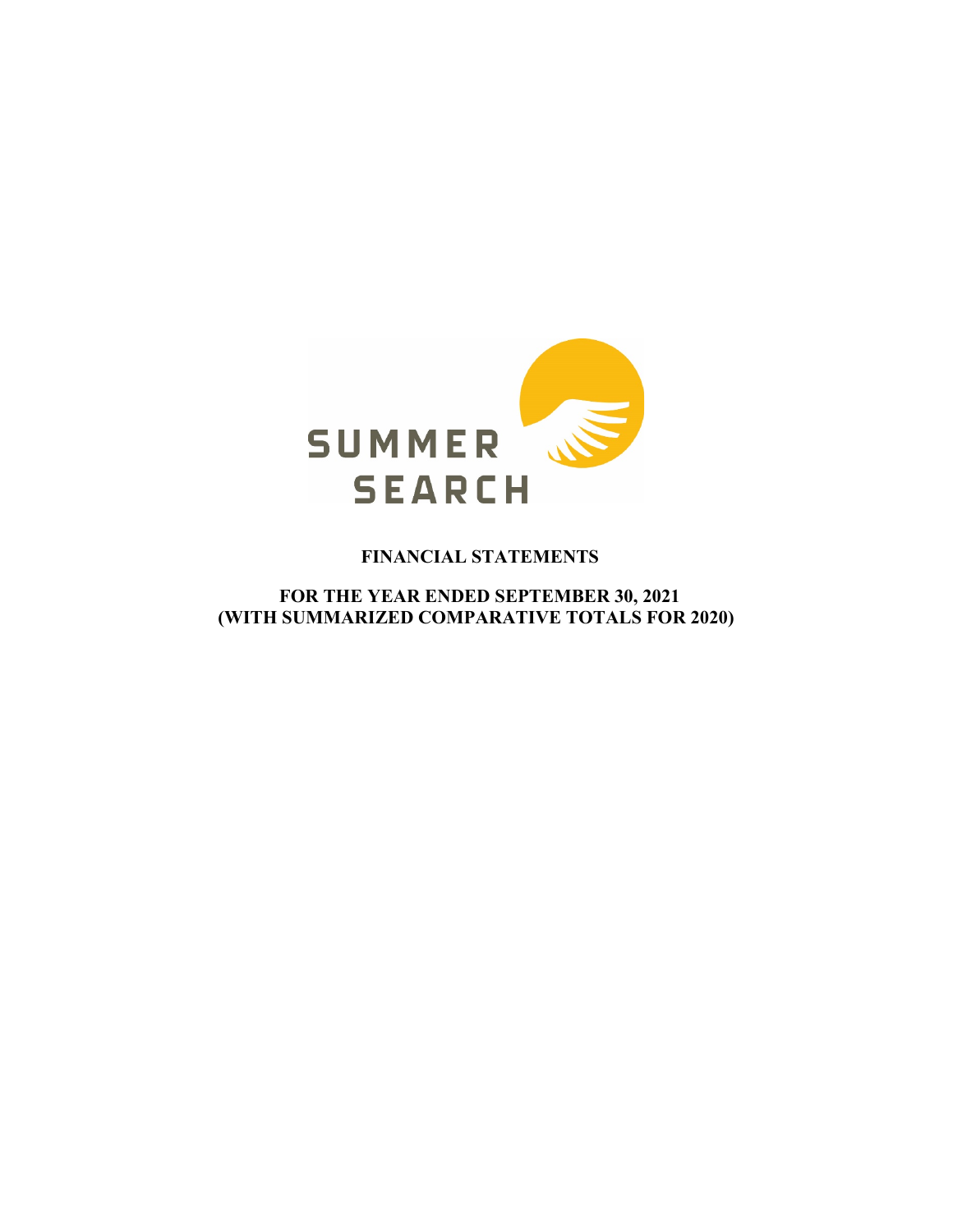# **CONTENTS**

<u> Andrew Alexander (</u>

# **Financial Statements**

|--|--|--|--|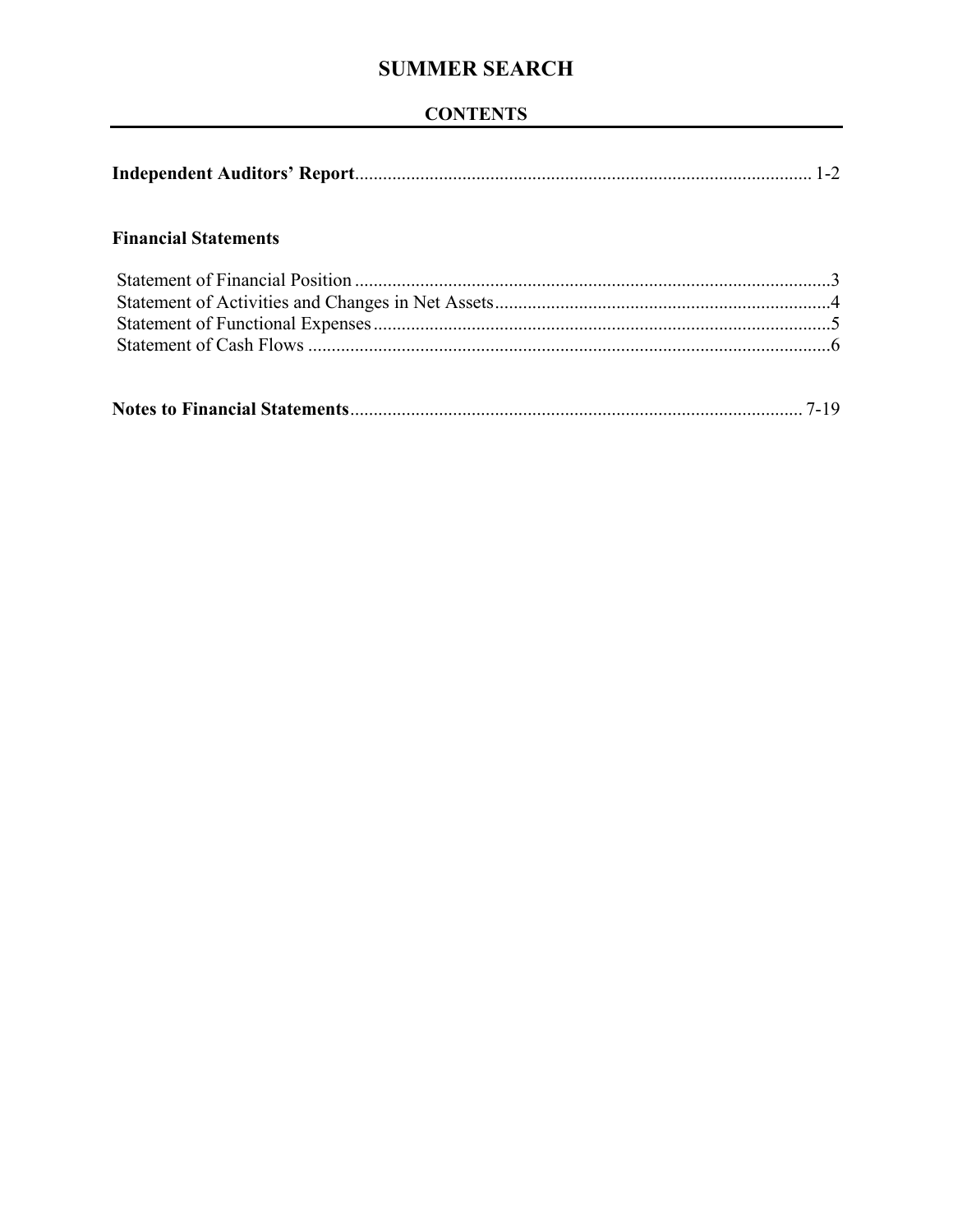

# **INDEPENDENT AUDITORS' REPORT**

To the Board of Directors of Summer Search

#### *Report on the Financial Statements*

We have audited the accompanying financial statements of Summer Search (the Organization), which comprise the statement of financial position as of September 30, 2021, and the related statements of activities and changes in net assets, functional expenses, and cash flows for the year then ended, and the related notes to the financial statements.

#### *Management's Responsibility for the Financial Statements*

Management is responsible for the preparation and fair presentation of these financial statements in accordance with accounting principles generally accepted in the United States of America; this includes the design, implementation, and maintenance of internal control relevant to the preparation and fair presentation of financial statements that are free from material misstatement, whether due to fraud or error.

#### *Auditors' Responsibility*

Our responsibility is to express an opinion on these financial statements based on our audit. We conducted our audit in accordance with auditing standards generally accepted in the United States of America. Those standards require that we plan and perform the audit to obtain reasonable assurance about whether the financial statements are free from material misstatement.

An audit involves performing procedures to obtain audit evidence about the amounts and disclosures in the financial statements. The procedures selected depend on the auditors' judgment, including the assessment of the risks of material misstatement of the financial statements, whether due to fraud or error. In making those risk assessments, the auditor considers internal control relevant to the entity's preparation and fair presentation of the financial statements in order to design audit procedures that are appropriate in the circumstances, but not for the purpose of expressing an opinion on the effectiveness of the entity's internal control. Accordingly, we express no such opinion. An audit also includes evaluating the appropriateness of accounting policies used and the reasonableness of significant accounting estimates made by management, as well as evaluating the overall presentation of the financial statements.

We believe that the audit evidence we have obtained is sufficient and appropriate to provide a basis for our audit opinion.

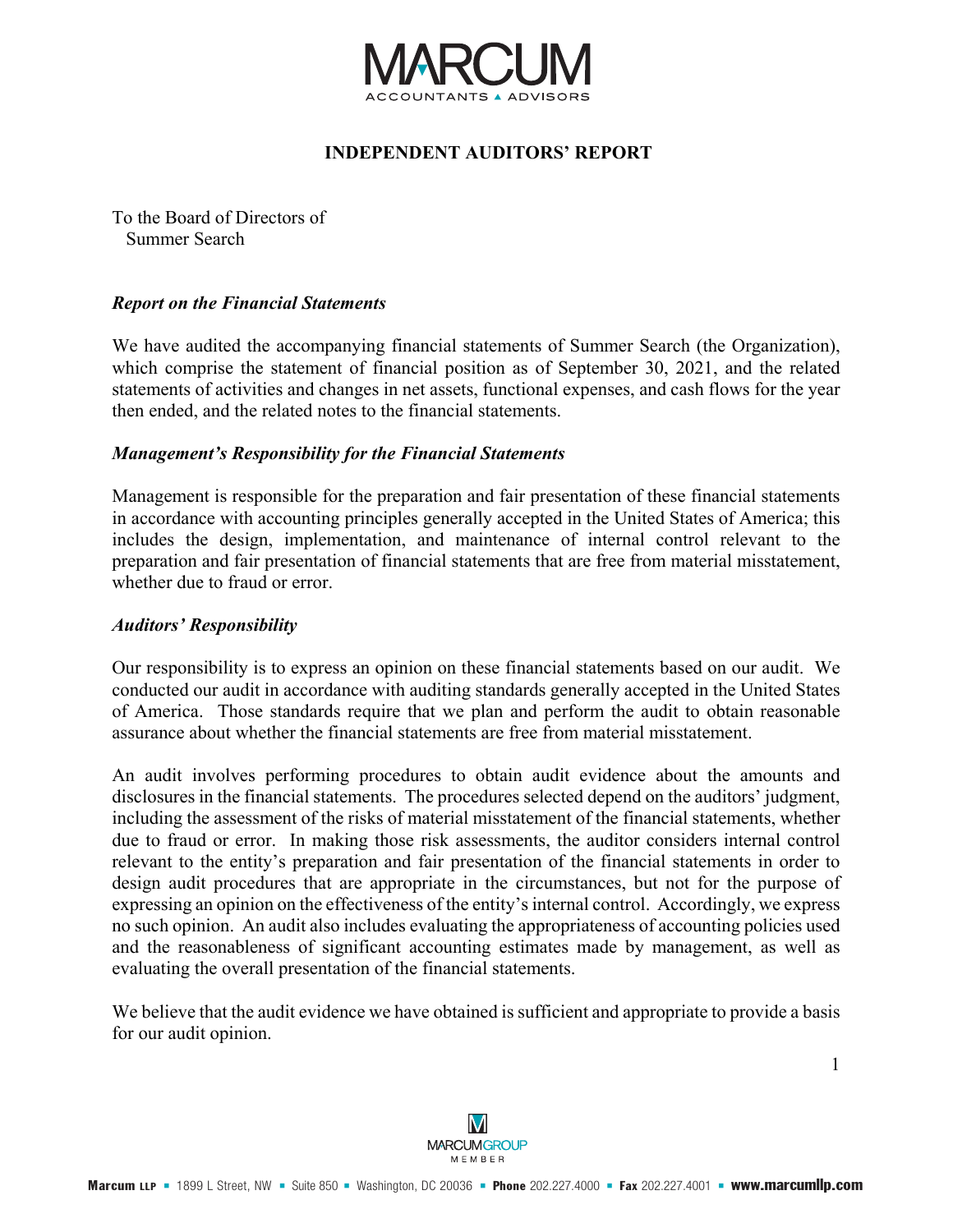# *Opinion*

In our opinion, the financial statements referred to above present fairly, in all material respects, the financial position of Summer Search as of September 30, 2021, and the changes in its net assets and its cash flows for the year then ended in accordance with accounting principles generally accepted in the United States of America.

# *Report on Summarized Comparative Information*

We have previously audited Summer Search's 2020 financial statements, and we expressed an unmodified audit opinion on those audited financial statements in our report dated March 16, 2021. In our opinion, the summarized comparative information presented herein as of and for the year ended September 30, 2020, is consistent, in all material respects, with the audited financial statements from which it has been derived.

Marcum LLP

Washington, DC March 10, 2022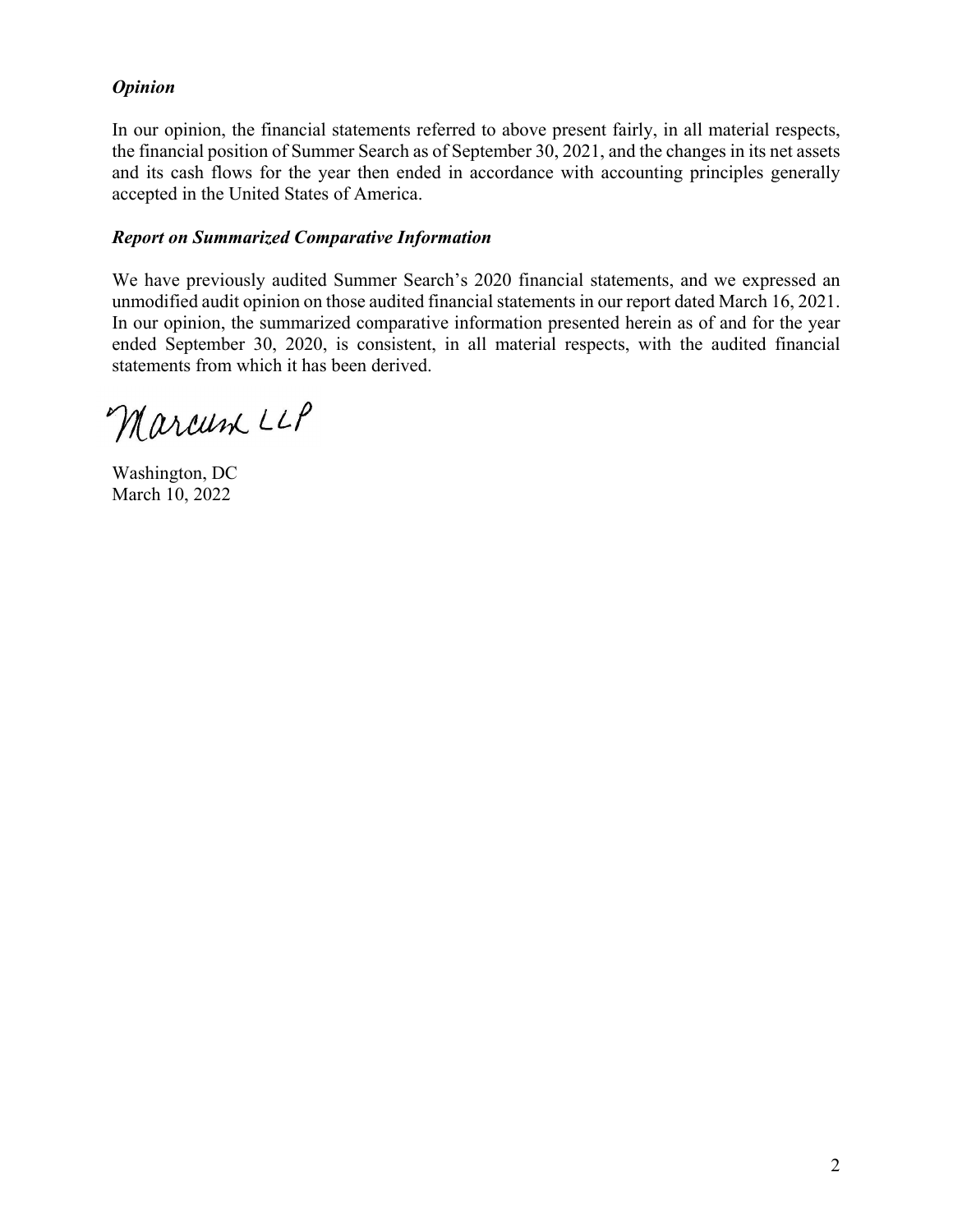# **STATEMENT OF FINANCIAL POSITION**

## **(WITH SUMMARIZED FINANCIAL INFORMATION AS OF SEPTEMBER 30, 2020) AS OF SEPTEMBER 30, 2021**

|                                                                                                                                                                             | 2021                                                                                | 2020                                                                                 |
|-----------------------------------------------------------------------------------------------------------------------------------------------------------------------------|-------------------------------------------------------------------------------------|--------------------------------------------------------------------------------------|
| <b>Assets</b><br>Cash and cash equivalents<br>Other receivables<br>Prepaid expenses and other assets<br>Promises to give, net<br>Investments<br>Property and equipment, net | $\mathbb{S}$<br>7,641,142<br>2,691<br>805,952<br>12,041,032<br>6,490,468<br>230,545 | 6,675,918<br>$\mathbb{S}$<br>2,435<br>1,326,361<br>2,269,544<br>3,154,357<br>242,512 |
| <b>Total Assets</b>                                                                                                                                                         | 27,211,830<br>\$                                                                    | 13,671,127<br>\$                                                                     |
| <b>Liabilities and Net Assets</b>                                                                                                                                           |                                                                                     |                                                                                      |
| <b>Liabilities</b><br>Accounts payable and accrued expenses<br>Accrued salaries and vacation<br>Deferred rent<br>Loan payable                                               | $\mathbb{S}$<br>661,784<br>1,089,098<br>46,233                                      | $\mathbb{S}$<br>395,515<br>1,067,266<br>79,793<br>2,488,300                          |
| <b>Total Liabilities</b>                                                                                                                                                    | 1,797,115                                                                           | 4,030,874                                                                            |
| <b>Net Assets</b><br>Without donor restrictions<br>With donor restrictions                                                                                                  | 12,300,302<br>13,114,413                                                            | 6,909,592<br>2,730,661                                                               |
| <b>Total Net Assets</b>                                                                                                                                                     | 25,414,715                                                                          | 9,640,253                                                                            |
| <b>Total Liabilities and Net Assets</b>                                                                                                                                     | 27,211,830<br>\$                                                                    | 13,671,127<br>\$                                                                     |

*The accompanying notes are an integral part of these financial statements.*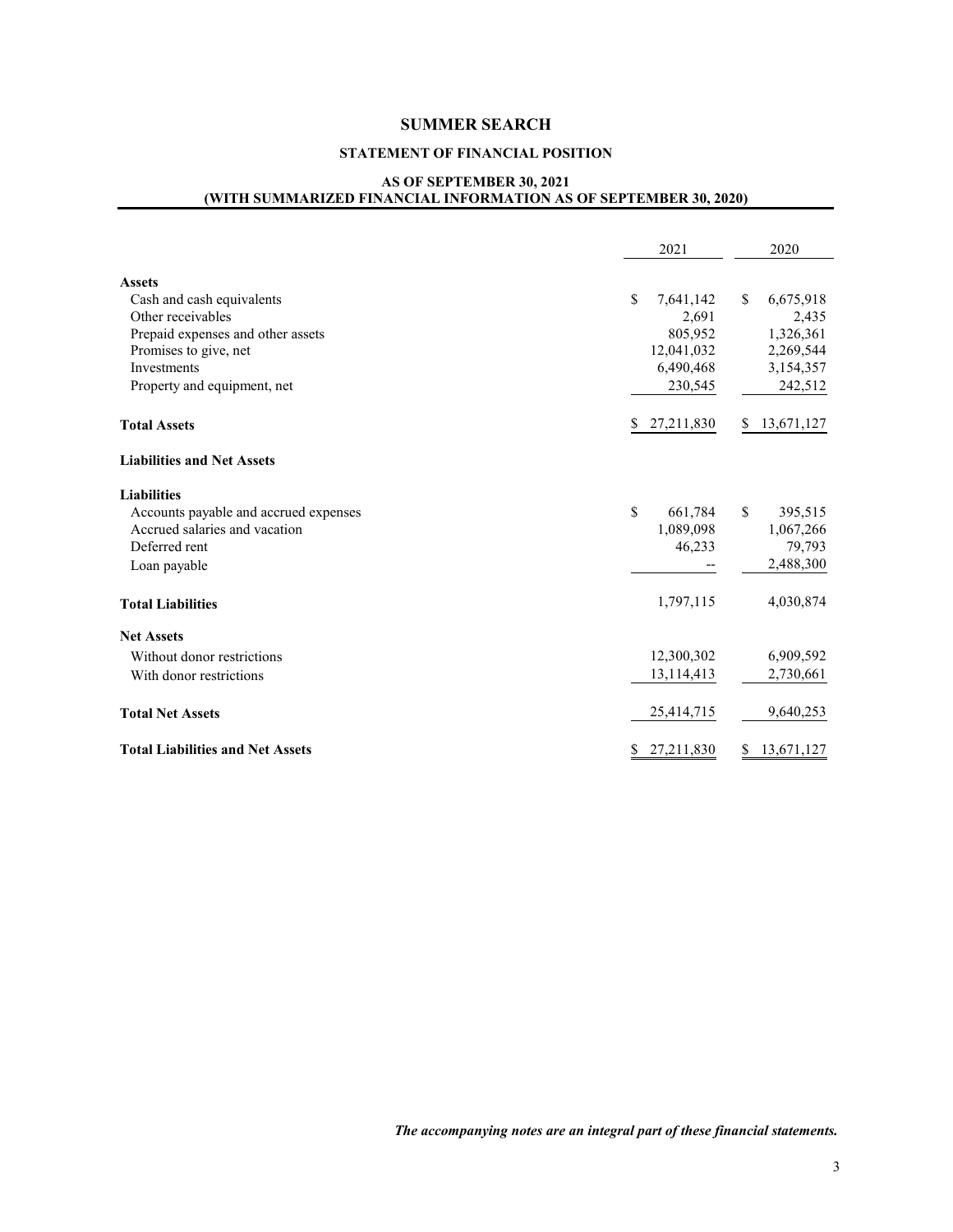# **STATEMENT OF ACTIVITIES AND CHANGES IN NET ASSETS**

# **(WITH SUMMARIZED FINANCIAL INFORMATION FOR THE YEAR ENDED SEPTEMBER 30, 2020) FOR THE YEAR ENDED SEPTEMBER 30, 2021**

|                                                  |                                      | 2021                       |                              |                            |
|--------------------------------------------------|--------------------------------------|----------------------------|------------------------------|----------------------------|
|                                                  | <b>Without Donor</b><br>Restrictions | With Donor<br>Restrictions | Total                        | 2020                       |
| <b>Revenue, Gains, and Other Support</b>         |                                      |                            |                              |                            |
| Contributions                                    | 13,974,952<br>\$                     | 14,516,862<br>$\mathbb{S}$ | 28,491,814<br>$\mathbb{S}$   | 13,528,216<br>$\mathbb{S}$ |
| Special events, net of direct benefits to donors | 2,463,110                            | 228,000                    | 2,691,110                    | 4,288,551                  |
| Loan forgiveness                                 | 2,488,300                            |                            | 2,488,300                    |                            |
| Contributed goods and services                   | 828,299                              |                            | 828,299                      | 817,736                    |
| Investment income, net                           | 336,112                              | 1,690                      | 337,802                      | 126,933                    |
| Other income                                     | 37,539                               |                            | 37,539                       | 114                        |
| Loss on pledges                                  | (60,000)                             | (135,000)                  | (195,000)                    | (92,000)                   |
| Net assets released from restrictions:           |                                      |                            |                              |                            |
| Satisfaction of purpose restrictions             | 3,062,883                            | (3,062,883)                |                              |                            |
| Satisfaction of time restrictions                | 1,164,917                            | (1,164,917)                |                              |                            |
| <b>Total Revenue, Gains, and Other Support</b>   | 24, 296, 112                         | 10,383,752                 | 34,679,864                   | 18,669,550                 |
| <b>Expenses</b>                                  |                                      |                            |                              |                            |
| <b>Program Services</b>                          |                                      |                            |                              |                            |
| Summer placement and mentoring                   | 6,070,400                            |                            | 6,070,400                    | 4,839,019                  |
| Staff training and development                   | 4,542,545                            |                            | 4,542,545                    | 4,217,754                  |
| <b>Post-Secondary Success</b>                    | 932,890                              |                            | 932,890                      | 843,246                    |
| <b>Post-Secondary Access</b>                     | 754,050                              |                            | 754,050                      | 815,383                    |
| Alumni                                           | 437,864                              | --                         | 437,864                      | 290,478                    |
| <b>Total Program Services</b>                    | 12,737,749                           |                            | 12,737,749                   | 11,005,880                 |
| <b>Supporting Services</b>                       |                                      |                            |                              |                            |
| Fundraising and development                      | 3,797,251                            |                            | 3,797,251                    | 3,594,157                  |
| Management and general                           | 2,370,402                            |                            | 2,370,402                    | 2,356,197                  |
| <b>Total Expenses</b>                            | 18,905,402                           |                            | 18,905,402                   | 16,956,234                 |
| <b>Change in Net Assets</b>                      | 5,390,710                            | 10,383,752                 | 15,774,462                   | 1,713,316                  |
| Net Assets – Beginning of Year                   | 6,909,592                            | 2,730,661                  | 9,640,253                    | 7,926,937                  |
| Net Assets – End of Year                         | 12,300,302                           | 13,114,413<br>$\mathbb{S}$ | 25,414,715<br>$\mathbb{S}^-$ | 9,640,253<br>S             |

*The accompanying notes are an integral part of these financial statements.*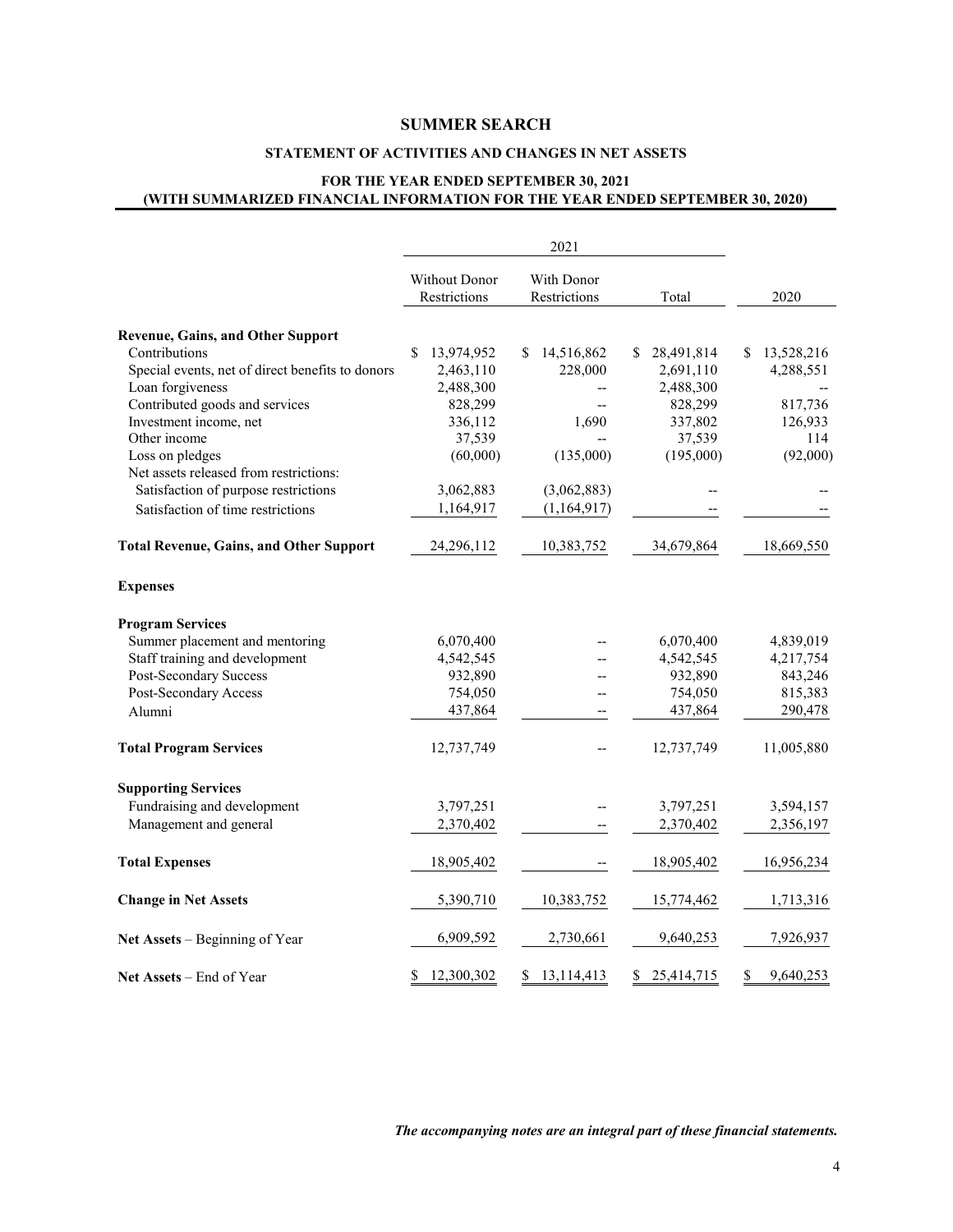*The accompanying notes are an integral part of these financial statements.*

|                                  | Program Services                               |                                                |                                  |                          | <b>Supporting Services</b>  |              |                                   |                              |                               |                                   |                                             |               |
|----------------------------------|------------------------------------------------|------------------------------------------------|----------------------------------|--------------------------|-----------------------------|--------------|-----------------------------------|------------------------------|-------------------------------|-----------------------------------|---------------------------------------------|---------------|
|                                  | Summer<br>Placement and<br>Mentoring           | Staff<br>Training and<br>Development           | Post-Secondary<br><b>Success</b> | Post-Secondary<br>Access | Alumni                      | Total        | Fundraising<br>and<br>Development | Management<br>and<br>General | <b>Total Expenses</b><br>2021 | Direct<br>Benefits to<br>Donors   | <b>Total Functional</b><br>Expenses<br>2021 | Total<br>2020 |
| Salaries and employee benefits   | 2,907,183                                      | 3,784,886                                      | 752,500<br>-S                    | 674,417<br>- 85          | 395,565<br><sup>S</sup>     | 8,514,551    | 3,345,744                         | 1,462,113                    | 13,322,408                    | <sup>S</sup><br>$\qquad \qquad -$ | 13,322,408                                  | 12,877,400    |
| Scholarships and student support | 1,790,754                                      | 273,983                                        | 159,703                          | 41,302                   | 12,547                      | 2,278,289    | $-$                               | $\overline{\phantom{a}}$     | 2,278,289                     | $--$                              | 2,278,289                                   | 699,769       |
| Occupancy                        | 1,060,846                                      | 127,428                                        | $--$                             | $-$                      | $--$                        | 1,188,274    | 106,825                           | 128,480                      | 1,423,579                     | $--$                              | 1,423,579                                   | 1,462,105     |
| Professional fees                | 22,750                                         | 128,967                                        | $\mathcal{L}_{\mathcal{F}}$      | 21,898                   | $\mathcal{L}_{\mathcal{F}}$ | 173,615      | 79,603                            | 533,361                      | 786,579                       | $--$                              | 786,579                                     | 688,629       |
| Travel and training              | 16,107                                         | 43,960                                         | 3,617                            | 3,176                    | 1,218                       | 68,078       | 15,855                            | 19,736                       | 103,669                       | $--$                              | 103,669                                     | 145,521       |
| Equipment purchase and repair    | 59,435                                         | 40,471                                         | $\overline{\phantom{m}}$         | 284                      | $\overline{\phantom{a}}$    | 100,190      | 41,996                            | 54,498                       | 196,684                       | $\qquad \qquad -$                 | 196,684                                     | 223,291       |
| Other                            | 5,798                                          | 64,704                                         | 436                              | 998                      | 13,119                      | 85,055       | 26,112                            | 41,536                       | 152,703                       | $--$                              | 152,703                                     | 164,253       |
| Depreciation                     | 93,901                                         | 9,533                                          | $\sim$                           | $--$                     | $\sim$                      | 103,434      | 7,991                             | 9,611                        | 121,036                       | $--$                              | 121,036                                     | 169,835       |
| Communication                    | 92,379                                         | 38,296                                         | 14,204                           | 11,023                   | 3,960                       | 159,862      | 51,449                            | 22,257                       | 233,568                       | $\qquad \qquad -$                 | 233,568                                     | 226,103       |
| Program and event expenses       | 6,404                                          | 4,341                                          | 757                              | 170                      | 1,323                       | 12,995       | $-$                               | $--$                         | 12,995                        | 356,568                           | 369,563                                     | 752,676       |
| Finance and bank charges         | $- -$                                          | $\hspace{0.1mm}-\hspace{0.1mm}-\hspace{0.1mm}$ | $\sim$ $\sim$                    | $- -$                    | $\sim$                      | $--$         | 82,705                            | 19,380                       | 102,085                       | $--$                              | 102,085                                     | 109,170       |
| Postage and printing             | 8,505                                          | 6,667                                          | 1,205                            | 483                      | 593                         | 17,453       | 23,131                            | 2,484                        | 43,068                        | $--$                              | 43,068                                      | 48,713        |
| Supplies and materials           | 6,338                                          | 19,309                                         | 468                              | 299                      | 920                         | 27,334       | 2,758                             | 10,806                       | 40,898                        | $--$                              | 40,898                                      | 60,365        |
| Promotional materials            | $\hspace{0.1mm}-\hspace{0.1mm}-\hspace{0.1mm}$ | $--$                                           | $--$                             | $-  \,$                  | 8,619                       | 8,619        | 13,082                            | 8,559                        | 30,260                        | $--$                              | 30,260                                      |               |
| Insurance                        | $-$                                            | --                                             |                                  | $-$                      | $\overline{\phantom{a}}$    | $--$         |                                   | 57,581                       | 57,581                        | $-$                               | 57,581                                      | 51,248        |
|                                  | 6,070,400                                      | 4,542,545                                      | 932,890                          | 754,050                  | 437,864                     | \$12,737,749 | 3,797,251                         | 2,370,402                    | \$18,905,402                  | 356,568<br>$\mathcal{P}$          | \$19,261,970                                | \$17,679,078  |

# **SUMMER SEARCH**

# **(WITH SUMMARIZED FINANCIAL INFORMATION FOR THE YEAR ENDED SEPTEMBER 30, 2020) FOR THE YEAR ENDED SEPTEMBER 30, 2021**

# **STATEMENT OF FUNCTIONAL EXPENSES**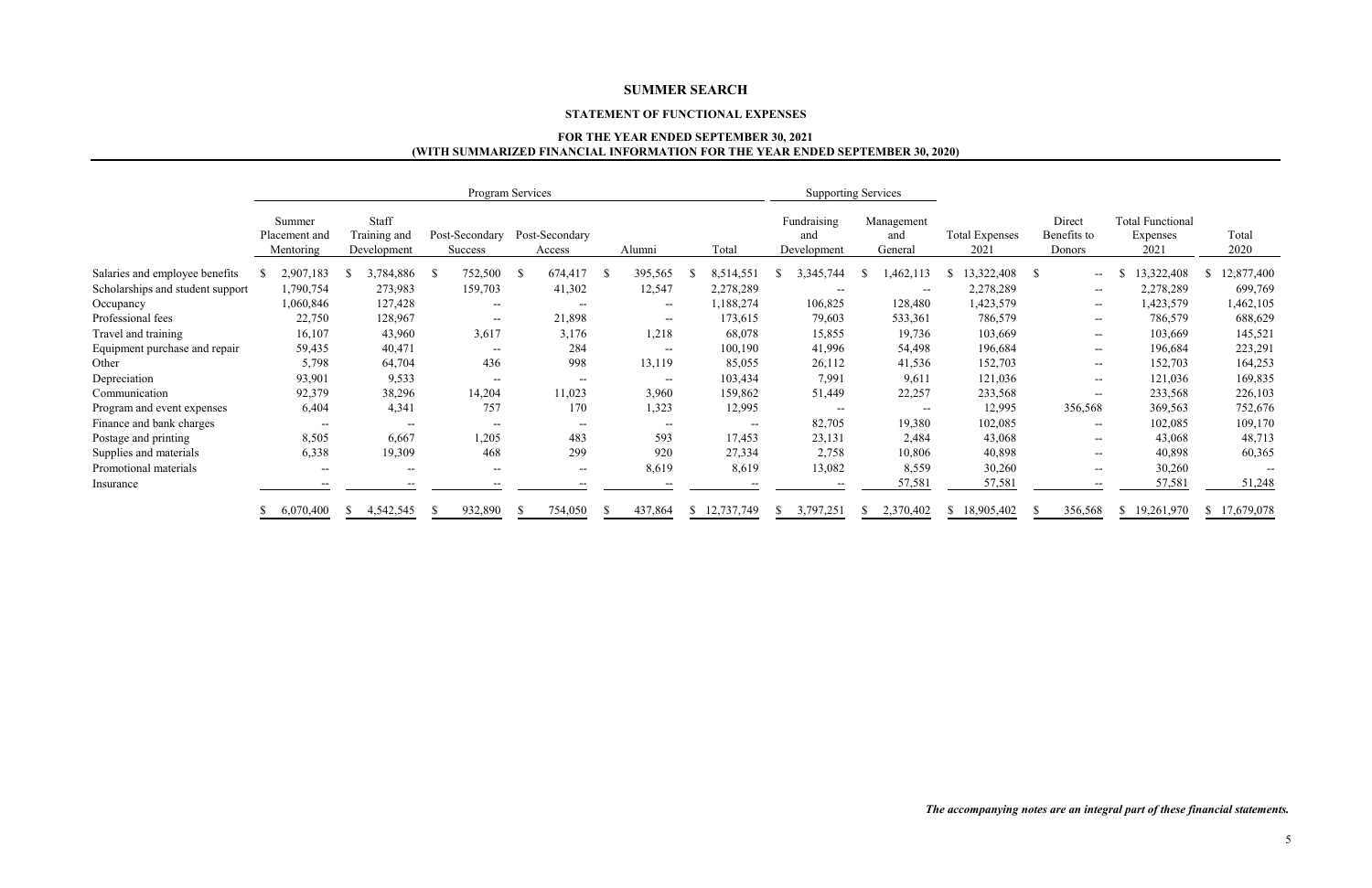# **STATEMENT OF CASH FLOWS**

# **(WITH SUMMARIZED FINANCIAL INFORMATION FOR THE YEAR ENDED SEPTEMBER 30, 2020) FOR THE YEAR ENDED SEPTEMBER 30, 2021**

|                                                             | 2021                       | 2020                      |
|-------------------------------------------------------------|----------------------------|---------------------------|
|                                                             |                            |                           |
| <b>Cash Flows From Operating Activities</b>                 |                            |                           |
| Change in net assets                                        | $\mathbb{S}$<br>15,774,462 | 1,713,316<br>$\mathbb{S}$ |
| Adjustments to reconcile change in net assets               |                            |                           |
| to net cash provided by operating activities:               |                            |                           |
| Change in allowance for doubtful promises to give           | 128,671                    | (60,261)                  |
| Net realized and unrealized gains on investments            | (294, 444)                 | (47,583)                  |
| Depreciation                                                | 121,036                    | 169,835                   |
| Loan forgiveness                                            | (2,488,300)                |                           |
| Loss on disposal of property and equipment                  | 1,091                      | 5,336                     |
| Changes in operating assets and liabilities:                |                            |                           |
| Other receivables                                           | (256)                      | 9,231                     |
| Prepaid expenses and other assets                           | 520,409                    | (633, 502)                |
| Promises to give, net                                       | (9,900,159)                | 1,299,562                 |
| Accounts payable and accrued expenses                       | 266,269                    | (72, 753)                 |
| Accrued salaries and vacation                               | 21,832                     | (6,272)                   |
| Deferred rent                                               | (33,560)                   | (59, 831)                 |
| <b>Net Cash Provided by Operating Activities</b>            | 4,117,051                  | 2,317,078                 |
| <b>Cash Flows From Investing Activities</b>                 |                            |                           |
| Purchase of investments                                     | (1,792,615)                | (296, 356)                |
| Proceeds from the sale or maturity of investments           | 895,019                    | 574,201                   |
| Purchase of property and equipment                          | (110,160)                  | (47,350)                  |
| <b>Net Cash Providing by (Used in) Investing Activities</b> | (1,007,756)                | 230,495                   |
| <b>Cash Flows From Financing Activities</b>                 |                            |                           |
| Proceeds from issuance of loan payable                      |                            | 2,488,300                 |
| <b>Net Cash Provided by Financing Activities</b>            |                            | 2,488,300                 |
| <b>Net Increase in Cash and Cash Equivalents</b>            | 3,109,295                  | 5,035,873                 |
| <b>Cash and Cash Equivalents</b> – Beginning                | 7,687,578                  | 2,651,705                 |
| <b>Cash and Cash Equivalents - Ending</b>                   | 10,796,873<br>\$           | \$<br>7,687,578           |
| Reconciliation of cash and cash equivalents                 |                            |                           |
| Cash and cash equivalents                                   | \$<br>7,641,142            | \$<br>6,675,918           |
|                                                             | 3,155,731                  | 1,011,660                 |
| Cash and cash equivalents held for investment purposes      |                            |                           |
| Total cash and cash equivalents                             | \$<br>10,796,873           | \$<br>7,687,578           |
| <b>SUPPLEMENTAL INFORMATION</b>                             |                            |                           |
| <b>NONCASH FINANCING ACTIVITIES</b>                         |                            |                           |
| Loan forgiveness                                            | \$<br>2,488,300            | \$                        |

*The accompanying notes are an integral part of these financial statements.*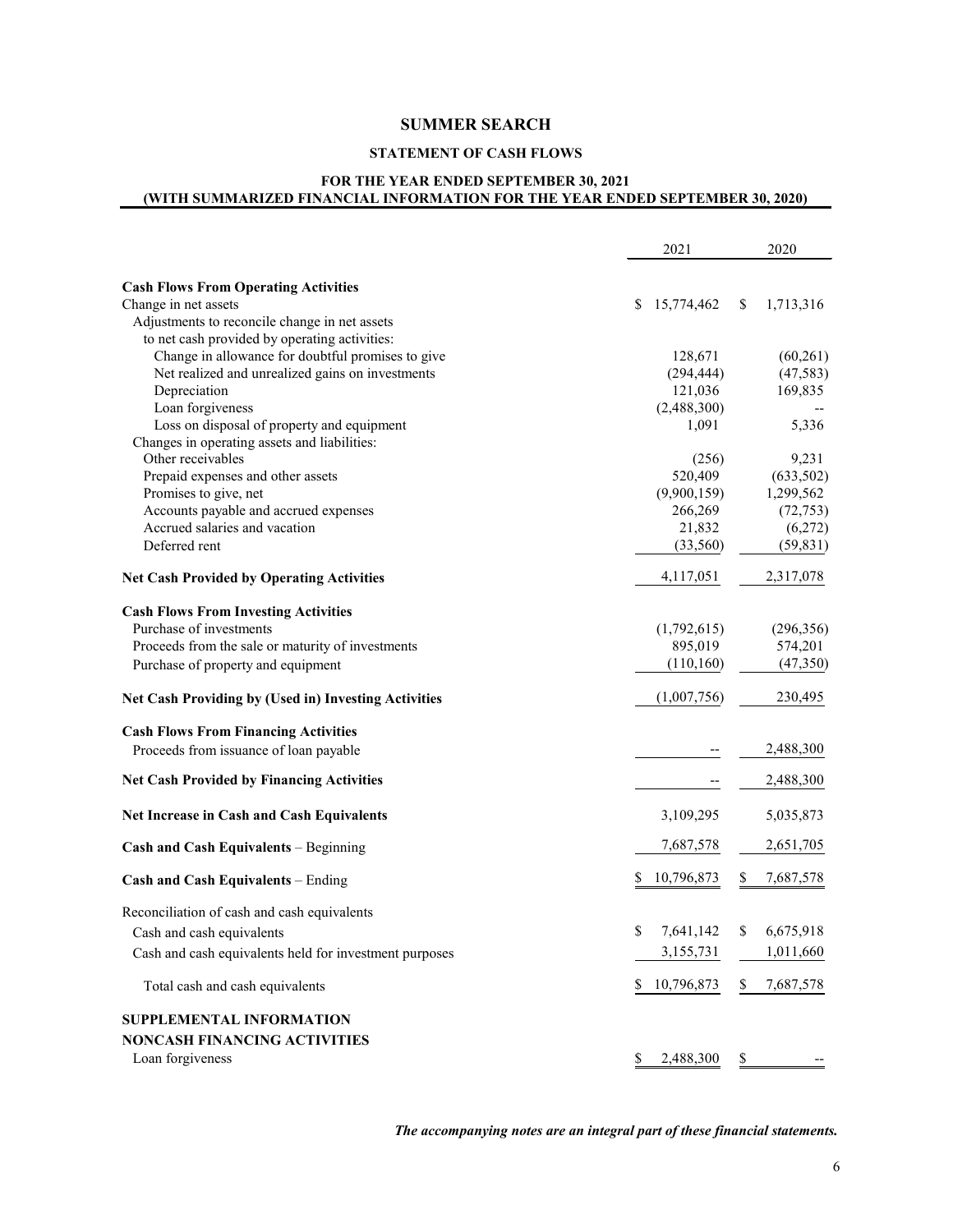# **NOTES TO FINANCIAL STATEMENTS**

# **FOR THE YEAR ENDED SEPTEMBER 30, 2021**

#### **NOTE 1 – ORGANIZATION AND SUMMARY OF SIGNIFICANT ACCOUNTING POLICIES**

#### *PURPOSE AND ORGANIZATION*

Summer Search (the "Organization") is a not-for-profit organization whose vision is that all young people, regardless of circumstances, have the opportunity to fulfill their potential and lead their families and communities to thrive. For 30 years the Organization has partnered with young people to support them to develop the power and confidence to pursue their personal, academic, and professional dreams.

Linda Mornell, an adolescent counselor in private practice, founded the Organization in 1990 when she sent fourteen low-income students on summer experiential education programs. Today the Organization offers a nationwide network of comprehensive support. Founded in San Francisco, the Organization currently has operations in the following locations: San Francisco, Napa/Sonoma, San Jose, Boston, New York, Philadelphia, and Seattle. The accounting, financial, and administrative functions are centralized in San Francisco.

The Organization's programming promotes outcomes that support thriving and financial well-being in adulthood. All of our outcomes represent lifelong processes; we strategically leverage opportunities for growth during middle adolescence and young adulthood when development towards these outcomes in most malleable. The program strongly aligns with the Foundations for Young Adult Success Framework and other bodies of research. The Organization's programs include:

## *Mentoring*

Students build supportive and sustained relationships with full-time professional staff mentors and peers to reflect on life experiences, actions, identities, and communities.

## *Summer Experiences*

Each student receives two full scholarships to life-changing summer experiential education programs, including wilderness leadership expeditions, academic enrichment programs, community service, and internships. These programs provide opportunities for growth and connection through concentrated experiences that challenge and empower students.

Due to COVID-19, in fiscal year 2021, the Organization was able to provide hybrid in-person traditional summer experiences as well as virtual summer experiences.

## *Post-Secondary Advising*

The Organization provides students support to towards their education and long-term goals. The Post-Secondary Program supports a broad set of mid and long-term outcomes for its participants: educational attainment, career readiness, integrated identity, sense of purpose, and financial well-being. The Organization's redesigned Post-Secondary Program will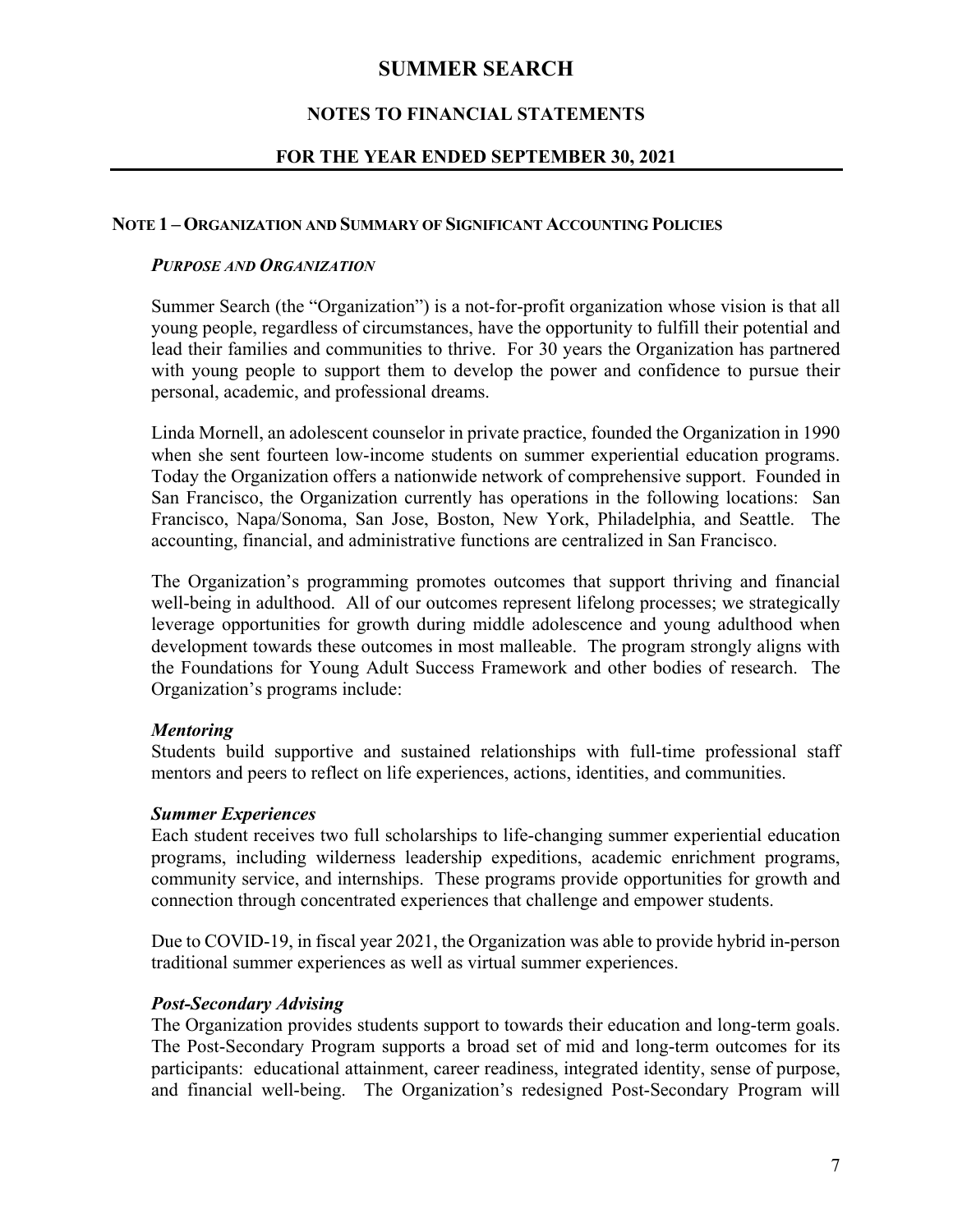# **NOTES TO FINANCIAL STATEMENTS**

# **FOR THE YEAR ENDED SEPTEMBER 30, 2021**

#### **NOTE 1 – ORGANIZATION AND SUMMARY OF SIGNIFICANT ACCOUNTING POLICIES (CONTINUED)**

#### **PURPOSE AND ORGANIZATION (CONTINUED)**

#### *Post-Secondary Advising (continued)*

include the implementation of a three-part service model, which will offer more in-depth matriculation and transition assistance, greater access to social capital through alumni and corporate partners, and increased hands-on career and financial resources.

#### *Alumni Services*

An array of alumni services supports graduates to be successful in the world after the postsecondary years through networking events with other alumni and donors and professional development services such as career workshops, internships, and volunteer leadership opportunities.

## *BASIS OF ACCOUNTING*

The Organization prepares its financial statements in accordance with accounting principles generally accepted in the United States of America (U.S. GAAP), which involves the application of accrual accounting; consequently, revenues and gains are recognized when earned, and expenses and losses are recognized as incurred regardless of the timing of cash flows.

## **CLASSIFICATION OF NET ASSETS**

Net assets without donor restrictions represent the portion of expendable funds that are available for any purpose in performing the primary objectives of the Organization at the discretion of the Organization's management and the Board of Directors (the Board). Net assets with donor restrictions represent funds that are specifically restricted by donors for use in various programs and/or for a specific period of time. These donor restrictions can be temporary in nature in that they will be met by actions of the Organization or by the passage of time. Other donor restrictions are perpetual in nature, whereby the donor has stipulated that the funds be maintained in perpetuity.

## **ESTIMATES**

The preparation of financial statements in conformity with U.S. GAAP requires management to make estimates and assumptions that affect the reported amounts of assets and liabilities and disclosure of contingent assets and liabilities at the date of the financial statements and the reported amounts of revenues and expenses during the reporting period. Actual results could differ from those estimates.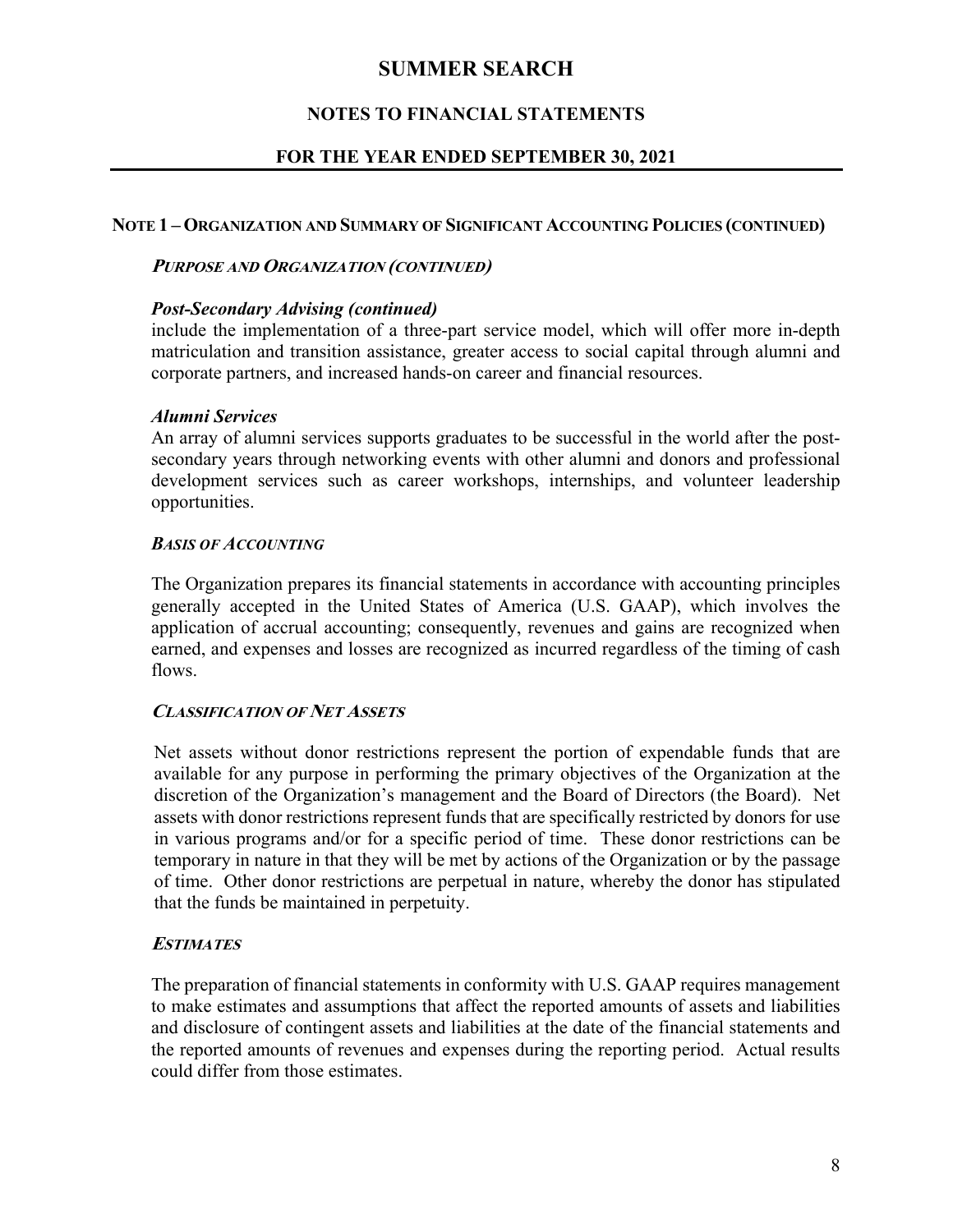# **NOTES TO FINANCIAL STATEMENTS**

## **FOR THE YEAR ENDED SEPTEMBER 30, 2021**

#### **NOTE 1 – ORGANIZATION AND SUMMARY OF SIGNIFICANT ACCOUNTING POLICIES (CONTINUED)**

## **FAIR VALUE MEASUREMENT**

Fair value is defined as the price that would be received to sell an asset or paid to transfer a liability in an orderly transaction between market participants at the measurement date. The Organization has categorized its applicable financial instruments into the required fair value hierarchy as follows:

> *Level 1 –* Financial assets and liabilities whose values are based on unadjusted quoted prices for identical assets or liabilities in an active market that the Organization has the ability to access.

> *Level 2 –* Financial assets and liabilities whose values are based on quoted prices in markets that are not active or model inputs that are observable, either directly or indirectly, for substantially the full term of the asset or liability.

> *Level 3 –* Financial assets and liabilities whose values are based on prices or valuation techniques that require inputs that are both unobservable and significant to the overall fair value measurement. These inputs reflect management's own assumptions about the assumptions a market participant would use in pricing the asset or liability.

Only the Organization's investments as disclosed in Note 2 to these financial statements are financial instruments measured at fair value on recurring basis.

## **CASH AND CASH EQUIVALENTS**

The Organization considers all highly liquid investments with a maturity of three months or less, from the date of purchase, to be cash equivalents. Cash and cash equivalents held for investment purposes are considered investments.

## **PROMISES TO GIVE**

Unconditional promises to give are recognized as revenues or gains in the period such unconditional promises are made by the donor. Unconditional promises to give which are scheduled to be received after one year are discounted at rates commensurate with the risks involved. Amortization of the discount is recorded as additional contribution revenue in accordance with the donor-imposed restrictions, if any. Promises to give are considered conditional if the agreement includes a measurable performance or barrier and a right of return. Conditional promises to give are recognized only when they become unconditional, that is, when the barrier(s) in the agreement are met. The Organization uses the allowance method to account for uncollectible unconditional promises to give. The allowance is based on prior years' experience and management's analysis of specific promises made.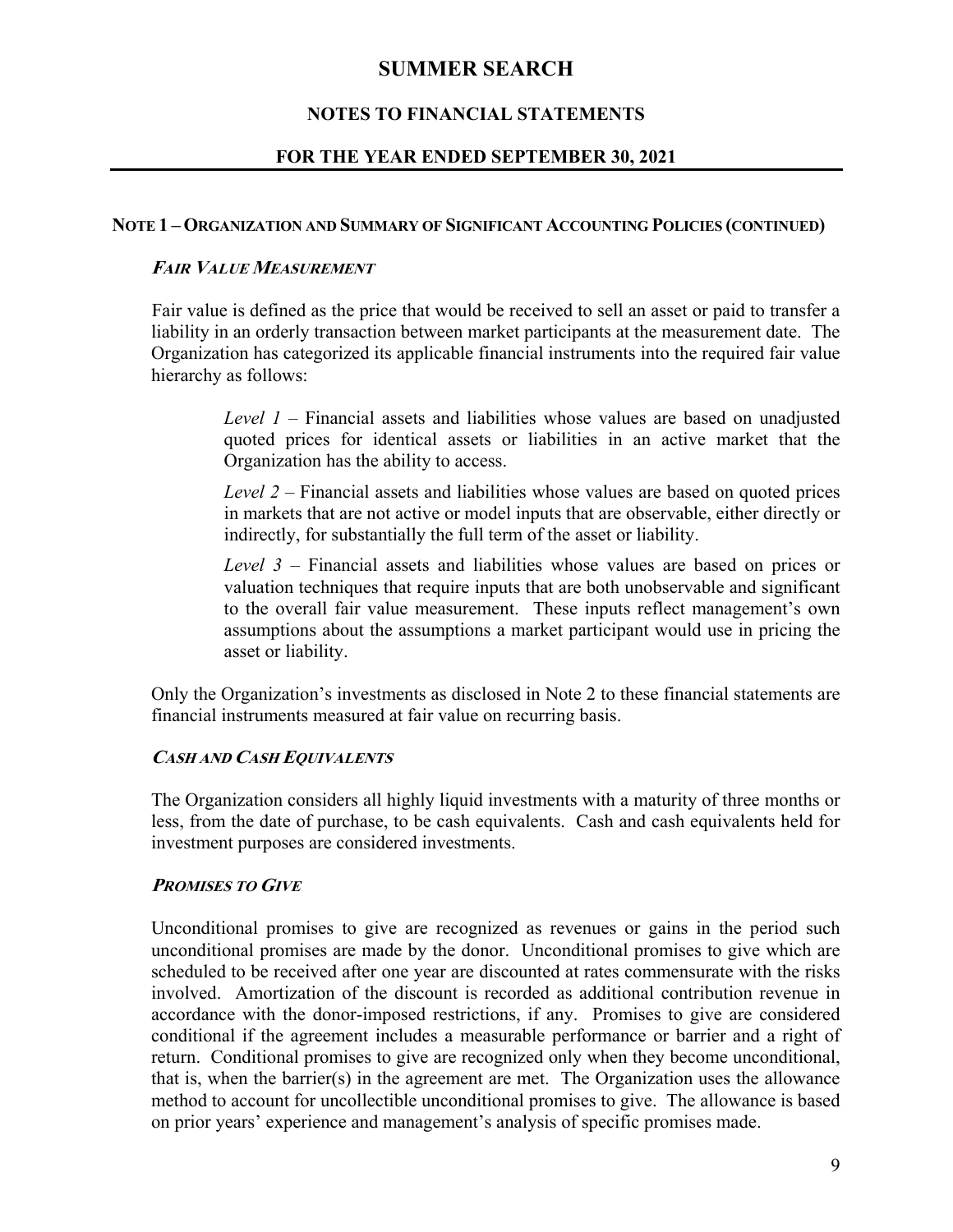# **NOTES TO FINANCIAL STATEMENTS**

# **FOR THE YEAR ENDED SEPTEMBER 30, 2021**

#### **NOTE 1 – ORGANIZATION AND SUMMARY OF SIGNIFICANT ACCOUNTING POLICIES (CONTINUED)**

#### **INVESTMENTS**

Investments in marketable securities are stated at fair value based on quoted market prices. Realized and unrealized gains and losses and investment income derived from investment transactions are included as revenue in the year earned. The Organization's Investment Committee is responsible for establishing investment criteria and overseeing all the Organization's investments.

## **PROPERTY AND EQUIPMENT**

The Organization capitalizes acquisitions of property and equipment with a cost or value in excess of \$1,000 and with an estimated useful life beyond one year. Purchased assets are recorded at cost; donated assets are recorded at estimated fair value at the date of acquisition. Depreciation is calculated using the straight-line method based upon estimated useful lives ranging from three to seven years. Leasehold improvements are stated at cost and are amortized over the shorter of the asset life or the lease term. Maintenance and repairs are charged to expense as incurred; major renewals and betterments are capitalized. The cost and accumulated depreciation of assets sold or retired are removed from the respective accounts and any gain or loss is reflected in the statement of activities and changes in net assets.

## **ACCRUED VACATION**

Full-time employees may accrue up to 25 days per year depending on the number of months of service. Non full-time employees accrue vacation on a prorated basis. Employees can accrue a maximum of 150% of their annual vacation accrual.

## **DEFERRED RENT**

Deferred rent results from the Organization's leases with free-rent-periods or guaranteed rate increases which are recognized on a straight-line basis over the term of the lease in accordance with U.S. GAAP.

## **REVENUE RECOGNITION**

## *Contributions*

The Organization reports unconditional contributions and gifts of cash and other assets as having donor restrictions if they are received with donor stipulations that limit the use of the donated assets. When a stipulated time restriction ends or purpose of a restriction is accomplished, net assets with donor restrictions are reclassified to net assets without donor restrictions and reported in the statement of activities as net assets released from restrictions.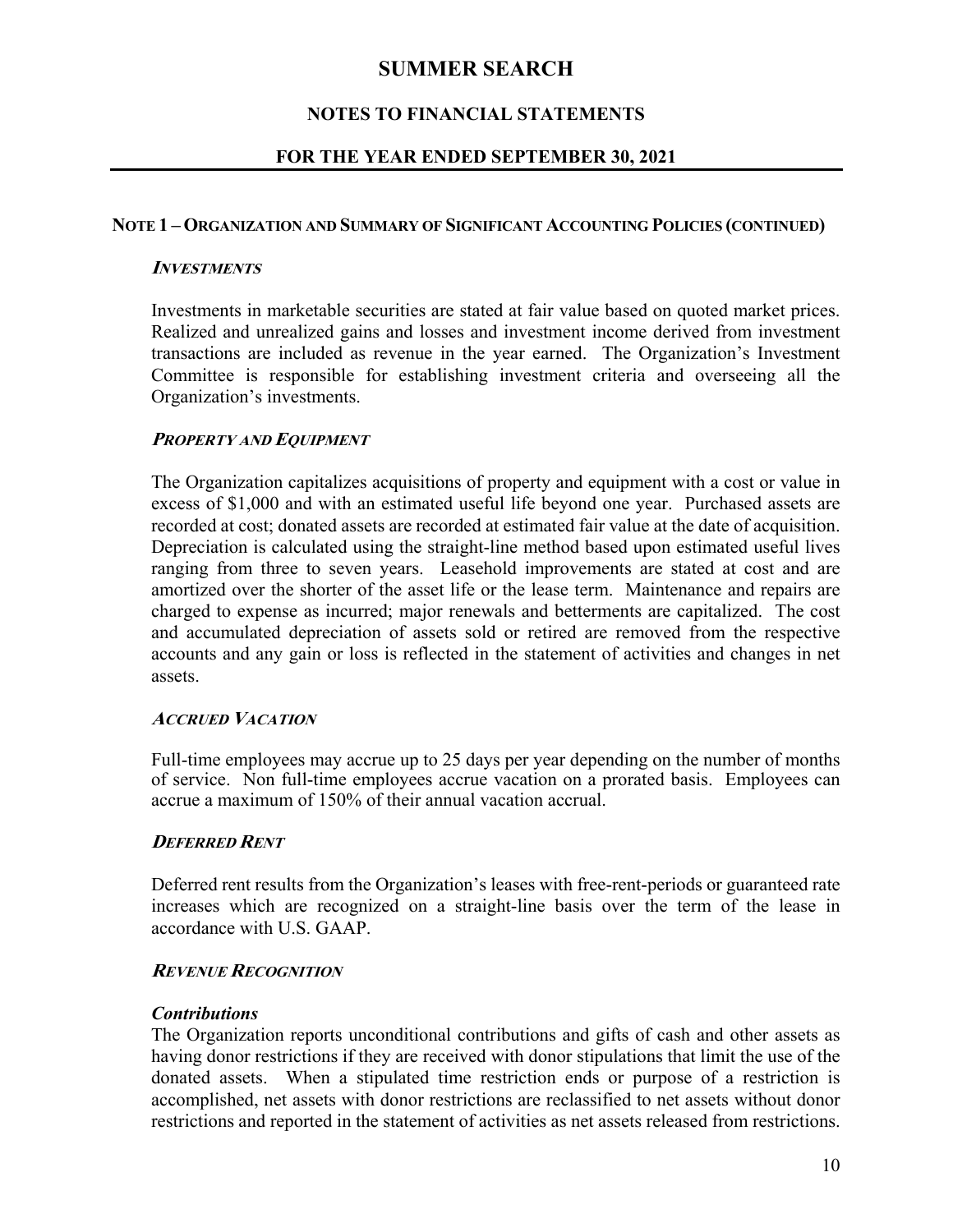# **NOTES TO FINANCIAL STATEMENTS**

## **FOR THE YEAR ENDED SEPTEMBER 30, 2021**

#### **NOTE 1 – ORGANIZATION AND SUMMARY OF SIGNIFICANT ACCOUNTING POLICIES (CONTINUED)**

## **REVENUE RECOGNITION (CONTINUED)**

#### *Contributed Goods and Services*

Donated material and equipment are recorded as contributions at their estimated fair value on the date of receipt. Such donations are reported as support without donor restrictions unless the donor has restricted the donated asset to a specific purpose. Assets donated with explicit restrictions regarding their use are reported as support with donor restrictions. Absent donor stipulations regarding how long those donated assets must be maintained, the Organization reports expirations of donor restrictions when the donated or acquired assets are placed in service as instructed by the donor. The Organization reclassifies net assets with donor restrictions to net assets without donor restrictions at that time.

Contributed marketable securities are sold immediately and the cash proceeds recorded as support.

The Organization recognizes contributions for certain services received at the fair value of those services, if the services (a) create or enhance nonfinancial assets, or (b) require specialized skills, are provided by individuals possessing those skills, and would be purchased if not donated. Contributed goods and services included in the statement of activities and changes in net assets for the year ended September 30, 2021, were \$828,299. Contributed goods and services consists of contributed supplies, special event expenses, consulting services, and professional clothing for children.

## **INCOME TAXES**

The Organization is a qualified organization exempt from federal and California income taxes under the provisions of  $\S501(c)(3)$  of the Internal Revenue Code and  $\S23701d$  of the California Revenue and Taxation Code, respectively. U.S. GAAP requires management to evaluate the tax positions taken and recognize a tax liability (or asset) if the Organization has taken an uncertain tax position that more-likely-than-not would not be sustained upon examination by taxing authorities. Management has analyzed the tax positions taken and has concluded that as of September 30, 2021, there are no uncertain tax positions taken or expected to be taken that would require recognition of a tax liability (or asset) or disclosure in the financial statements. The Organization is subject to routine audits by taxing jurisdictions; however, there are currently no audits for any tax periods pending or in progress.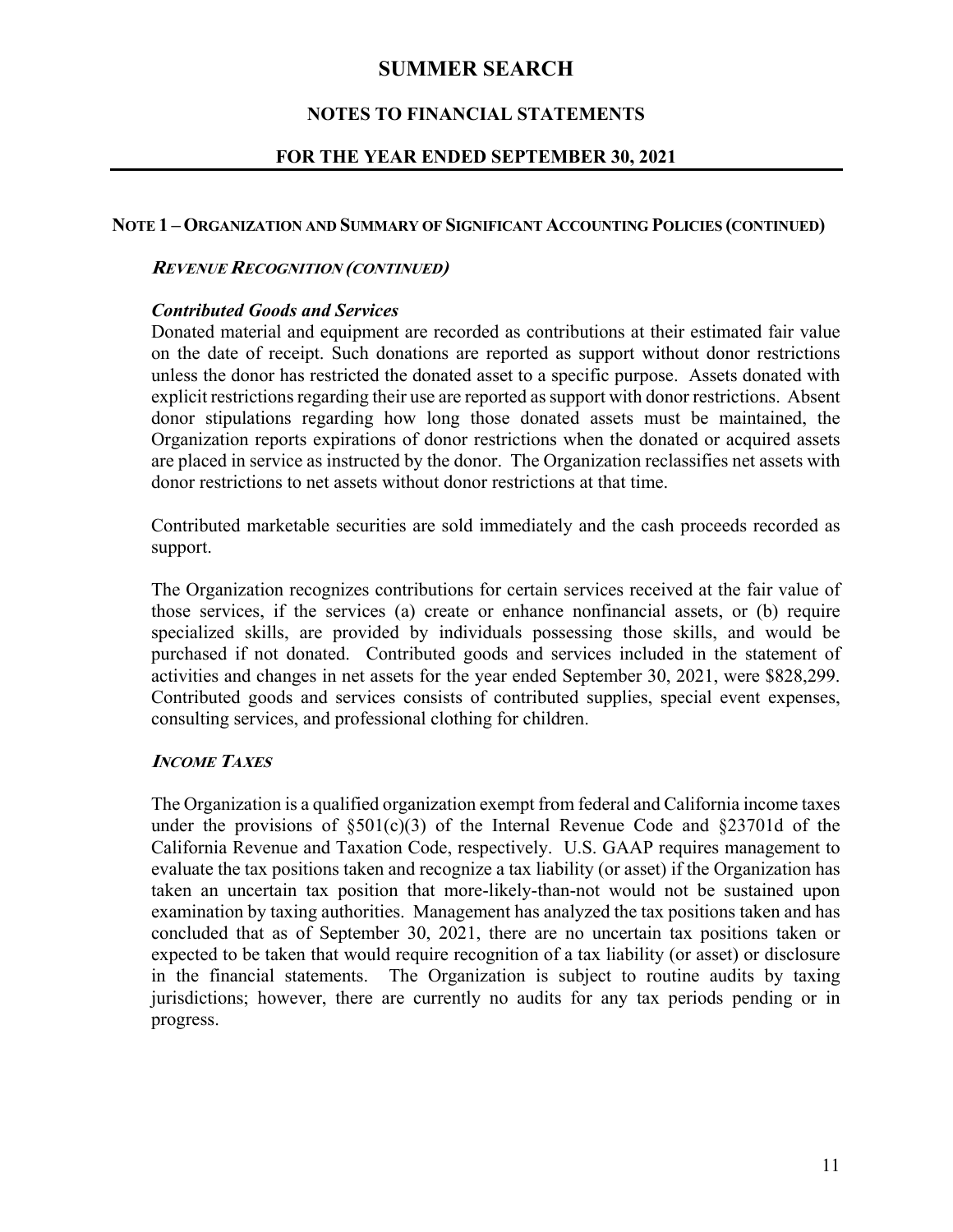# **NOTES TO FINANCIAL STATEMENTS**

## **FOR THE YEAR ENDED SEPTEMBER 30, 2021**

#### **NOTE 1 – ORGANIZATION AND SUMMARY OF SIGNIFICANT ACCOUNTING POLICIES (CONTINUED)**

#### **CONCENTRATIONS OF RISK**

#### *Financial Instruments*

Financial instruments which potentially subject the Organization to concentrations of credit risk consist principally of cash and cash equivalents, promises to give, and investments. The Organization monitors these items. The Organization maintains its cash in various bank deposit accounts which, at times, may exceed federally insured limits. The Organization has not experienced any losses in such accounts. For the year ended September 30, 2021, approximately 53% of the Organization's contribution revenue came from four donors. As of September 30, 2021, approximately 81% of promises to give are due from the same donors. The Organization attempts to limit its credit risk associated with investments by utilizing outside investment managers to place the Organization's investments with highly rated corporate and financial institutions. The Organization's cash is held in accounts at various financial institutions. Amounts held in accounts that exceed the Federal Deposit Insurance Corporation (FDIC) insurable limit are uninsured. As of September 30, 2021, cash balance exceeding the FDIC-insured limit of \$250,000 per depositor per institution, was approximately \$8,774,000. Management has never experienced and believes that the Organization is not exposed to any significant credit risk related to concentrations.

## *Contributions and Other Support*

The Organization is dependent upon donations and other support from individuals, foundations, corporations, and other entities. Changes in level of such support may have a resulting effect on the level and type of activities and program services offered.

## **COVID-19**

The COVID-19 outbreak in the United States has caused business disruption through mandated and voluntary closings of businesses across the country for non-essential services. While the disruption is currently expected to be temporary, there is considerable uncertainty about the duration of closings. The Organization has been able to continue many of its operations in a remote environment; however, at this point, the extent to which COVID-19 may impact the Organization's financial condition or results of operations cannot be predicted.

## **FUNCTIONAL ALLOCATION OF EXPENSES**

The cost of providing various program services and other activities has been summarized on a functional basis in the statements of activities and changes in net assets and functional expenses. Certain costs have been allocated, principally on a direct cost basis, among the programs and support services benefited. Personnel expense are allocated based on the function that each employees serve in the Organization. Certain shared expense, such as supplies and materials, postage and printing, occupancy and depreciation, are allocated based on estimated percentage that management deemed reasonable.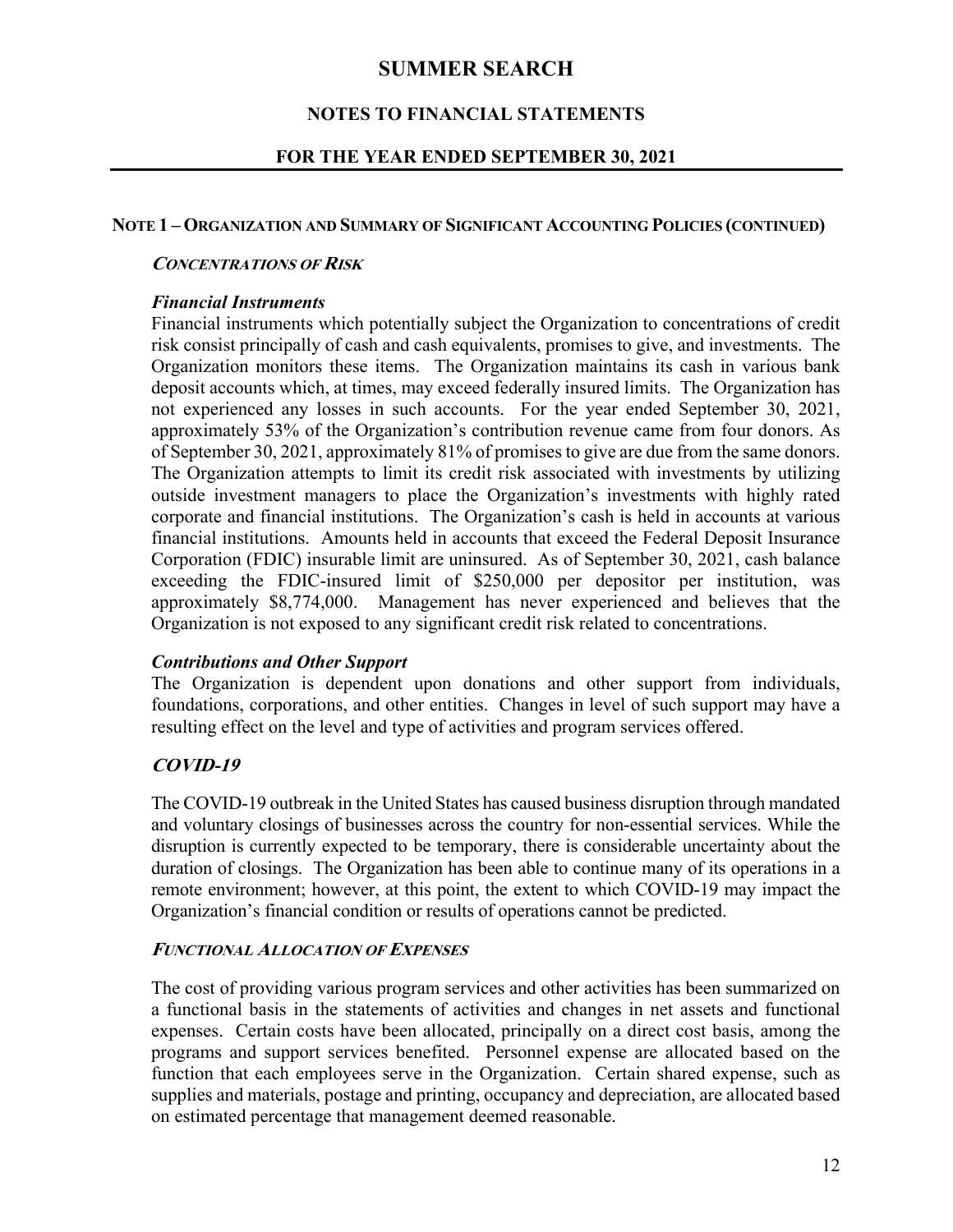## **NOTES TO FINANCIAL STATEMENTS**

#### **FOR THE YEAR ENDED SEPTEMBER 30, 2021**

#### **NOTE 1 – ORGANIZATION AND SUMMARY OF SIGNIFICANT ACCOUNTING POLICIES (CONTINUED)**

#### **SUMMARIZED COMPARATIVE FINANCIAL INFORMATION**

The financial statements include certain prior year summarized comparative information in total but not by net asset class. Accordingly, such information should be read in conjunction with the Organization's financial statements as of September 30, 2020, and for the year then ended, from which the summarized information was derived.

#### **NOTE 2 – INVESTMENTS AND FAIR VALUE MEASUREMENT**

The following table provides information as of September 30, 2021, about the Organization's investments measured at fair value on a recurring basis as classified in the fair value hierarchy:

|                                                              | Level 1     | Level 2   | Level 3 |    | Total     |
|--------------------------------------------------------------|-------------|-----------|---------|----|-----------|
| Equities                                                     | \$2,132,033 | -         |         | S. | 2,132,033 |
| Bonds (fixed income)                                         |             | 1,037,204 |         |    | 1,037,204 |
| Certificates of deposit                                      |             | 165,500   |         |    | 165,500   |
| <b>Total Investments Measured</b><br>in Fair Value Hierarchy | 2,132,033   | 1,202,704 |         |    | 3,334,737 |
| Cash and cash equivalents                                    |             |           |         |    | 3,155,731 |
| <b>Total Investments</b>                                     |             |           |         |    | 6,490,468 |

Equities are valued at the closing price reported on the active market on which the individual securities are traded. Bonds are valued based upon current yields available on comparable securities of issuers with similar ratings, the security's terms and conditions, and interact rate and credit risk. Certificates of deposit are valued at original cost plus accrued interest, which approximates fair value.

#### **NOTE 3 – PROMISES TO GIVE, NET**

Unconditional promises to give at September 30, 2021, consist of the following:

| Due in less than 1 year               | \$6,172,632  |
|---------------------------------------|--------------|
| Due in 1 to 5 years                   | 6,621,634    |
| Subtotal                              | 12,794,266   |
| Less: allowance for doubtful accounts | (266, 838)   |
| Less: discount to net present value   | (486,396)    |
| <b>Total</b>                          | \$12,041,032 |

Promises to give due in one to five years are stated at present value. Management has discounted these promises to give at rates ranging from 2.28% to 2.98%.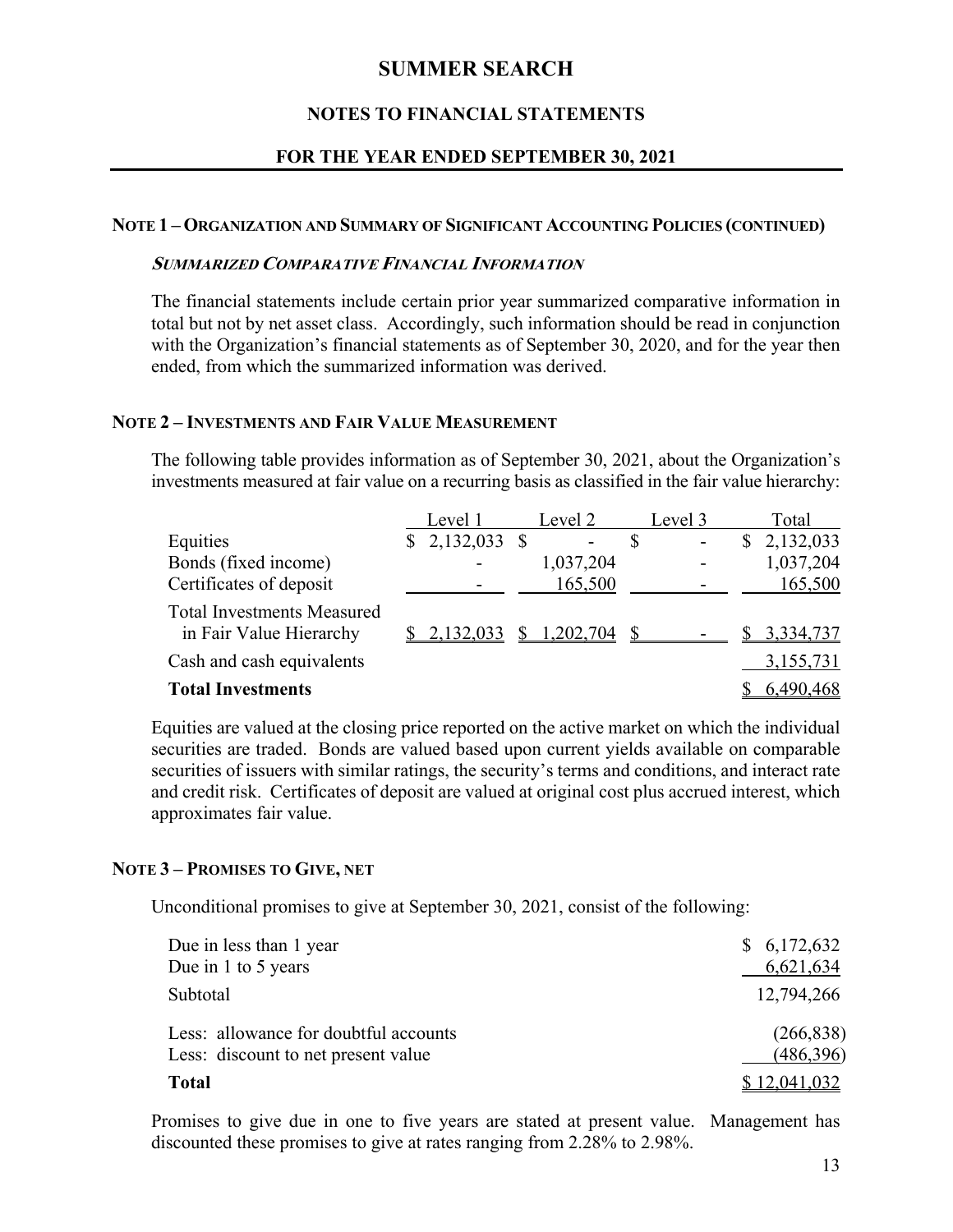## **NOTES TO FINANCIAL STATEMENTS**

#### **FOR THE YEAR ENDED SEPTEMBER 30, 2021**

#### **NOTE 4 – PROPERTY AND EQUIPMENT**

Property and equipment consists of the following at September 30, 2021:

| Furniture, fixtures, and equipment | \$<br>476,860 |
|------------------------------------|---------------|
| Computer equipment                 | 397,497       |
| Leasehold improvements             | 338,428       |
| Software                           | 72,587        |
|                                    | 1,285,372     |
| Less: accumulated depreciation     | (1,054,827)   |
| <b>Total</b>                       | 230,545       |

#### **NOTE 5 – LINE OF CREDIT**

The Organization has a secured revolving line of credit agreement for a maximum borrowing amount of \$1,000,000 through March 15, 2022. Interest is payable at the variable rate based on the prime rate minus a spread of 1.500% per annum, rounded up to the nearest one-eighth of one percent (.125%) resulting in an initial rate of 1.750% ("Interest Rate") per annum. The line of credit is subject to a "Floor Rate" of 1.500% per annum, so the Interest Rate will never fall below the Floor Rate. At September 30, 2021, the prime rate was 3.25%. The agreement is secured by Organization's marketable securities. There was no outstanding balance owed on the line of credit as of September 30, 2021.

## **NOTE 6 – LOAN PAYABLE**

On April 17, 2020, the Organization entered into a Small Business Administration (SBA) loan with its financial institution under the Paycheck Protection Program (PPP) for the amount of \$2,488,300. The loan matures on April 17, 2022, with a fixed interest rate of 1% per annum. The loan amount was eligible for forgiveness pursuant to the PPP, which established minimum amounts of the loan to be used to cover payroll costs and the remainder can be used for mortgage interest, rent and utility costs over a specified period of time after the loan is made; and the number of employees and compensation levels are maintained. In February 2021, the SBA approved the Organization's application for forgiveness of the PPP loan and the Organization recognized \$2,488,300 in loan forgiveness.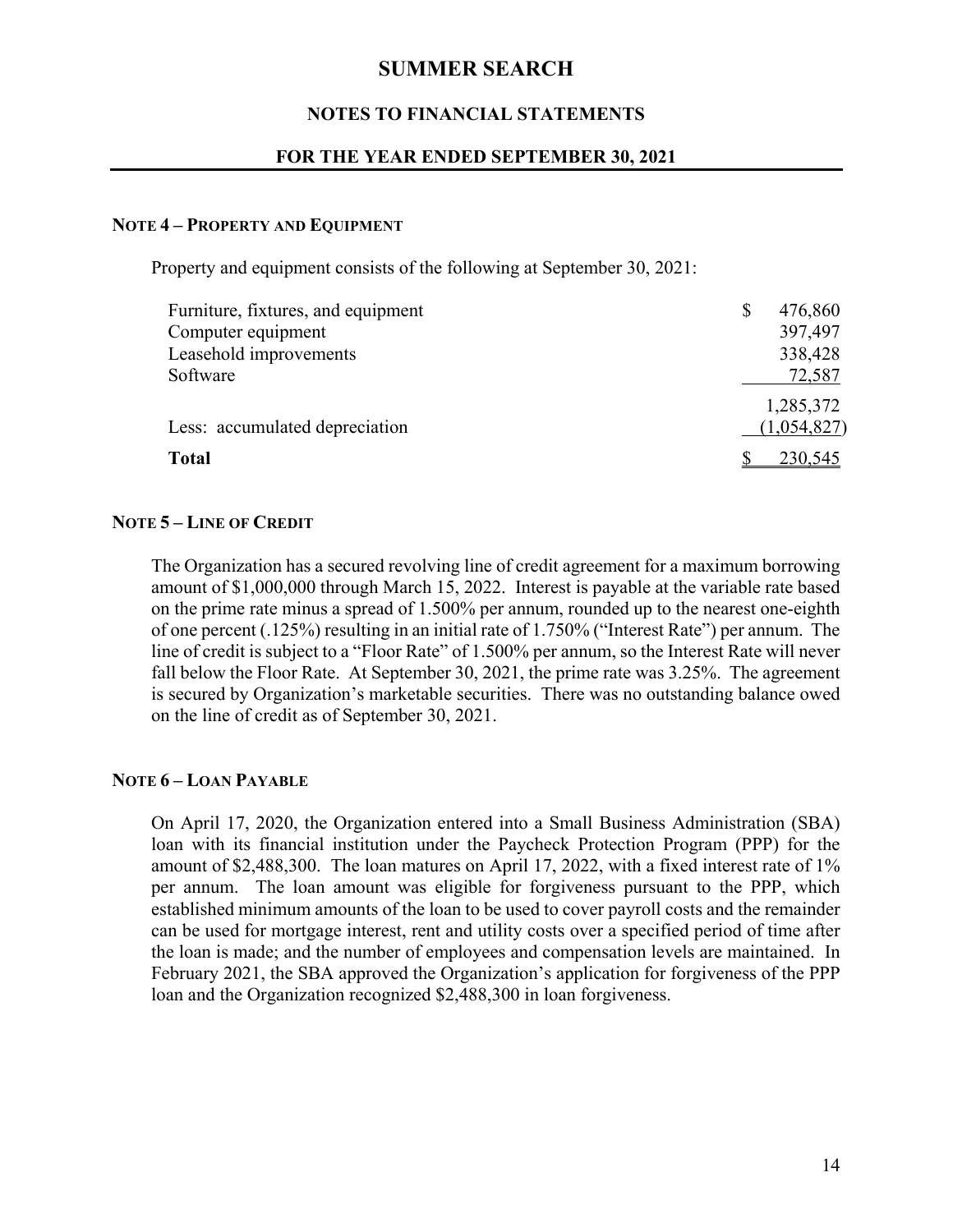# **NOTES TO FINANCIAL STATEMENTS**

#### **FOR THE YEAR ENDED SEPTEMBER 30, 2021**

## **NOTE 7 – NET ASSETS WITH DONOR RESTRICTIONS**

Net assets with donor restrictions at September 30, 2021 were composed as follows:

| Subject to time restrictions:<br>Annual Fund:          |                           |
|--------------------------------------------------------|---------------------------|
| 2021/2022                                              | $\mathbb{S}$<br>5,761,562 |
| 2022/2023                                              |                           |
| 2023/2024                                              | 4,967,633                 |
|                                                        | 752,000                   |
| 2024/2025                                              | 702,000                   |
| 2025/2026                                              | 100,100                   |
| <b>Present Value Discount</b>                          | (486,396)                 |
| Total subject to time restrictions                     | 11,796,899                |
| Subject to expenditure for a specified purpose:        |                           |
| Mentor program                                         | 310,294                   |
| <b>Salaries</b>                                        | 285,000                   |
| Signature events                                       | 230,000                   |
| College success                                        | 115,000                   |
| Scholarships                                           | 99,640                    |
| Connect                                                | 40,000                    |
| Environmental justice                                  | 18,068                    |
| COVID-19                                               | 4,800                     |
| Total subject to expenditure for specified purpose     | 1,102,802                 |
| Subject to spending policy and appropriations (Note 8) | 2,009                     |
| Subject to donor restriction in perpetuity (Note 8)    | 212,703                   |
| <b>Total Net Assets With Donor Restrictions</b>        | \$13,114,413              |

#### **NOTE 8 – ENDOWMENT**

The Organization's endowment consists of three individual donor-restricted funds established for the purpose of funding college scholarships. As required by U.S. GAAP, net assets associated with endowment funds are classified and reported based on the existence or absence of donor-imposed restrictions.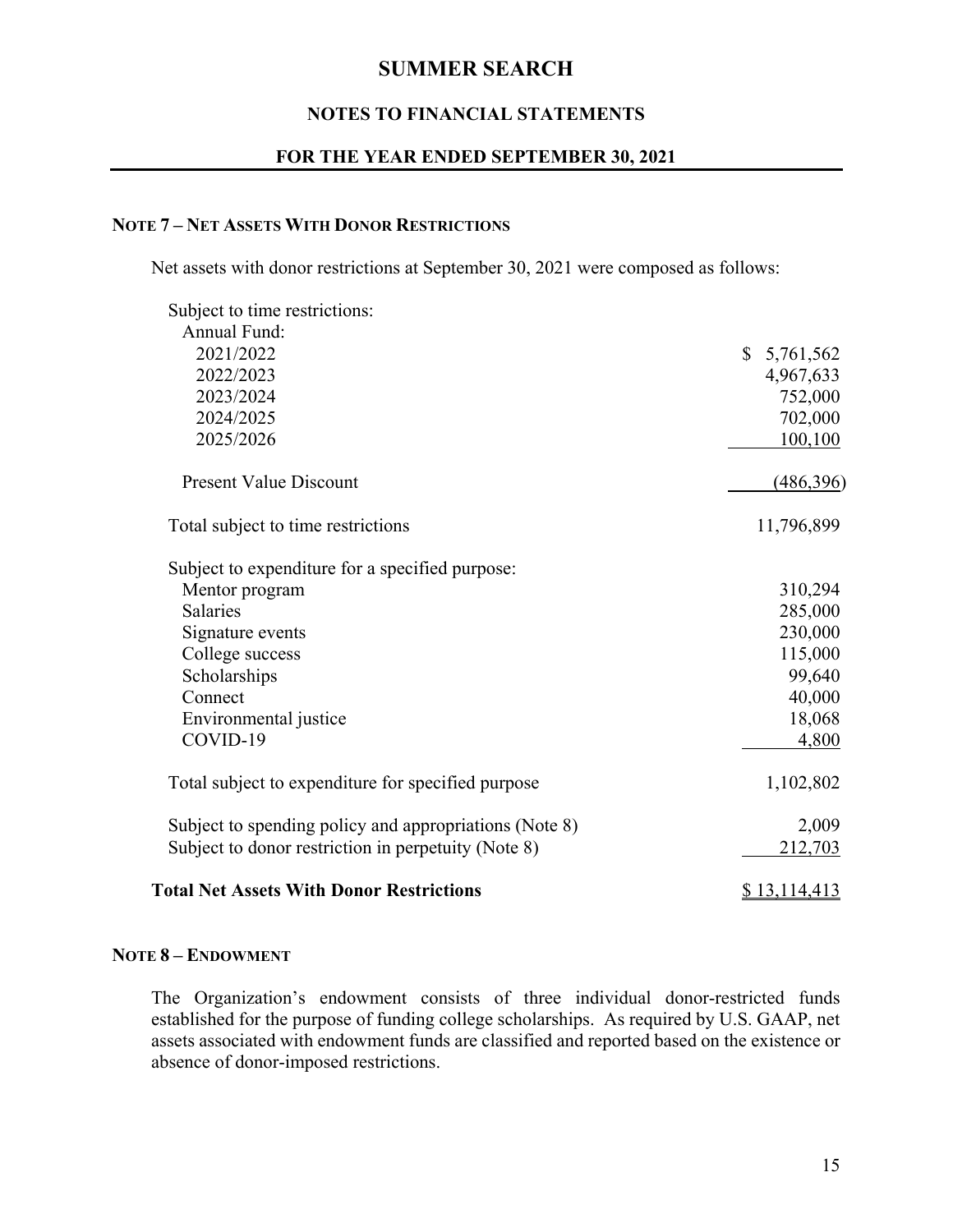## **NOTES TO FINANCIAL STATEMENTS**

#### **FOR THE YEAR ENDED SEPTEMBER 30, 2021**

#### **NOTE 8 – ENDOWMENT (CONTINUED)**

The Board of the Organization has interpreted California's enacted version of the Uniform Prudent Management of Institutional Funds Act ("UPMIFA") as requiring the preservation of the fair value of the original gift as of the gift date of the donor-restricted endowment funds absent explicit donor stipulations to the contrary. As a result of this interpretation, the Organization classifies net assets with donor restrictions(a) the original value of gifts donated to the permanent endowment, (b) the original value of subsequent gifts to the permanent endowment, and (c) accumulations to the permanent endowment made in accordance with the direction of the applicable donor gift instrument at the time the accumulation is added to the fund.

The remaining portion of the donor-restricted endowment fund is classified as net assets with donor restrictions until those amounts are appropriated for expenditure by the Organization in a manner consistent with the standard of prudence prescribed by UPMIFA. In accordance with UPMIFA, the Organization considers the following factors in making a determination to appropriate or accumulate donor-restricted endowment funds:

- (1) The duration and preservation of the fund.
- (2) The purposes of the Organization and the donor-restricted endowment fund.
- (3) General economic conditions.
- (4) The possible effect of inflation and deflation.
- (5) The expected total return from income and the appreciation of investments.
- (6) Other resources of the Organization.
- (7) The investment policies of the Organization.

Due to the nature of the endowment and donor requirements, the endowment is invested in cash and cash equivalents. As of September 30, 2021, no funds with underwater deficiencies existed. The Organization has not clarified its policy with respect to appropriations made from underwater endowment funds.

Changes in endowment net assets for the year ended September 30, 2021, are as follows:

|                                                              |    | Accumulated<br>Earnings |  | Held in<br>Perpetuity  | Total           |
|--------------------------------------------------------------|----|-------------------------|--|------------------------|-----------------|
| <b>Endowment Net Assets - Beginning</b><br>Investment income | S. | 1,690                   |  | 319 \$ 212,703 \$<br>- | 213,022<br>.690 |
| <b>Endowment Net Assets – Ending</b>                         |    | 2.009                   |  | 212.703                | 214.712         |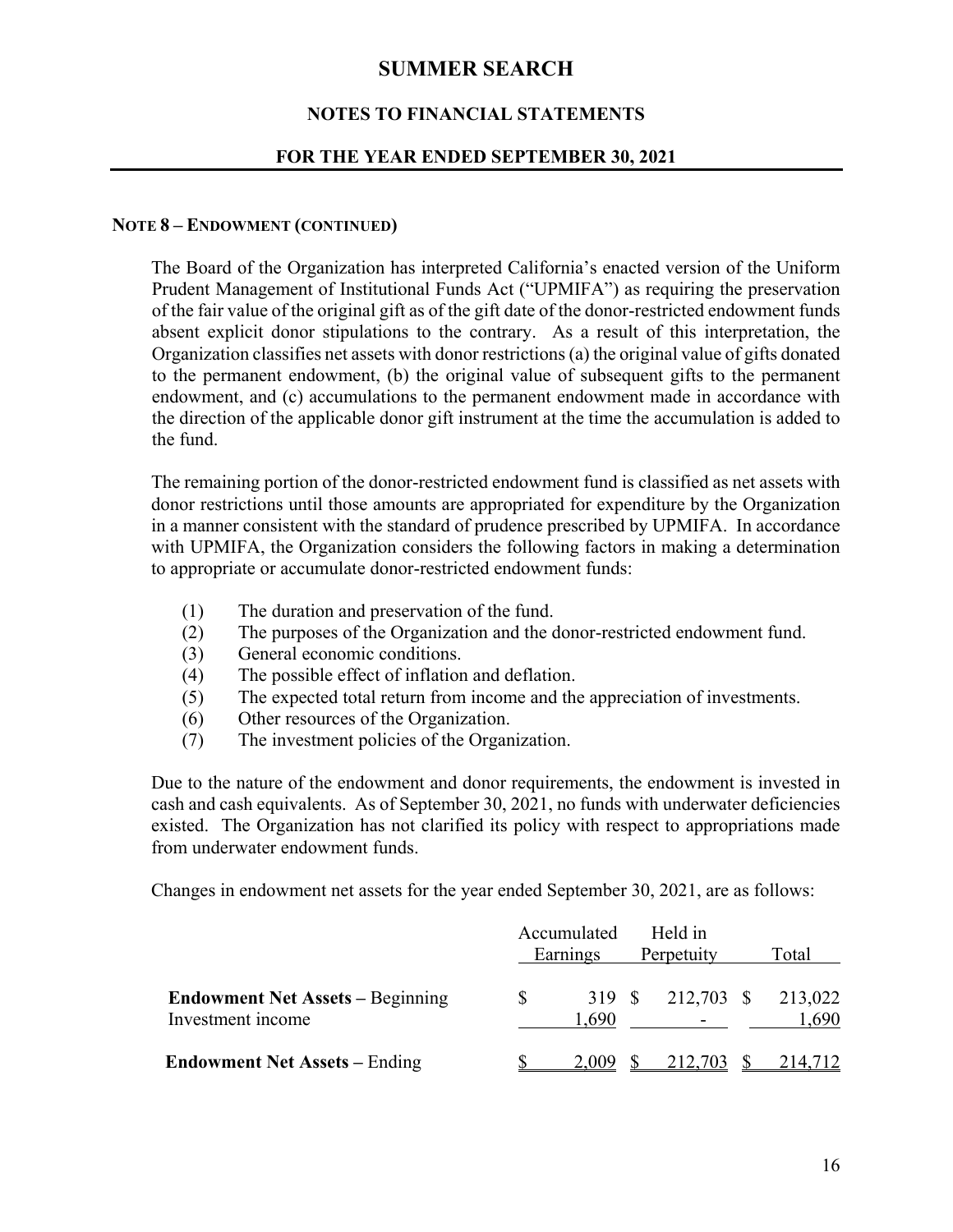## **NOTES TO FINANCIAL STATEMENTS**

#### **FOR THE YEAR ENDED SEPTEMBER 30, 2021**

#### **NOTE 9 – RELATED PARTY TRANSACTIONS**

During the year ended September 30, 2021, the Organization received contributions in the form of cash, shares of marketable securities and unconditional promises to give from members of its Board in the amount of \$15,580,594.

The Organization invests with Dodge & Cox and Osterweis Capital Management, each of which employs a member of the Board. Those Board members do not actively participate in managing the Organization's investments.

#### **NOTE 10 – RETIREMENT PLAN**

The Organization sponsors a defined contribution retirement plan covering all employees who are at least 18 years of age and have completed six months of service. Employer matching contributions are discretionary and determined by the Organization annually. Participants are immediately invested in their voluntary salary deferral contributions; vesting in the employer matching contributions is 33.33% upon completion of one year of credited service, 66.66% upon completion of two years of credited service, and 100% at the end of three years of credited service. During the year ended September 30, 2021, the Organization contributed \$237,298 to the plan.

#### **NOTE 11 – COMMITMENTS**

The Organization leases its office facilities under various monthly and annual operating leases expiring through September 2026. The leases generally provide that the Organization pay its share of insurance, taxes, and maintenance.

Future minimum rental payments under the Organization's operating leases, including Boston and San Francisco office lease amendments, are as follows:

| For the Years Ending<br>September 30 |   | Amount               |
|--------------------------------------|---|----------------------|
| 2022                                 |   |                      |
| 2023                                 | S | 1,083,808<br>680,482 |
| 2024                                 |   | 601,700              |
| 2025                                 |   | 510,843              |
| 2026                                 |   | 164,865              |
| Total                                |   | 3.041.               |

Rent expense for the year ended September 30, 2021, was \$1,151,719.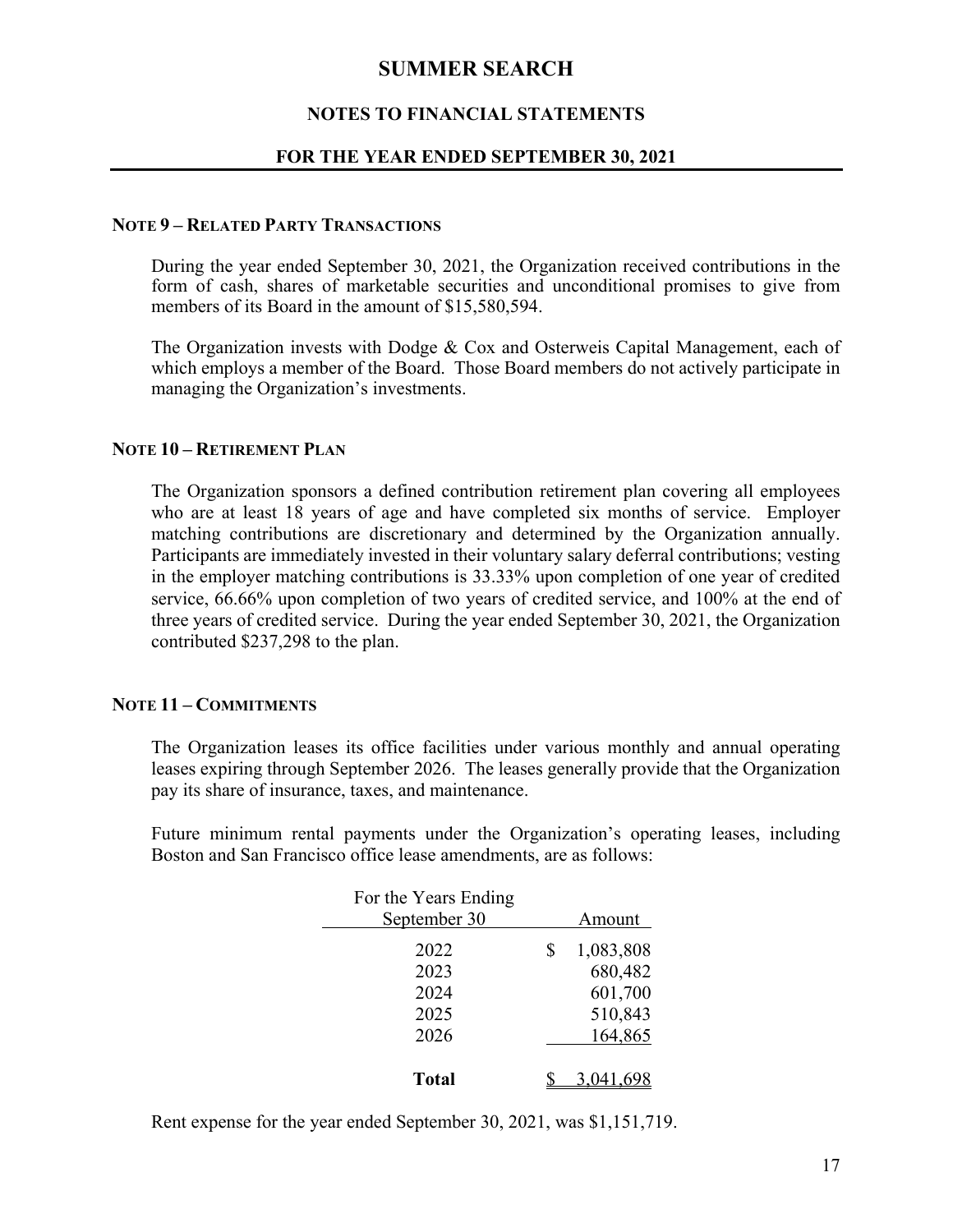## **NOTES TO FINANCIAL STATEMENTS**

#### **FOR THE YEAR ENDED SEPTEMBER 30, 2021**

#### **NOTE 12 – AVAILABILITY AND LIQUIDITY**

The Organization regularly monitors liquidity required to meet its annual operating needs and other contractual commitments, while also striving to preserve the principal and return on the investment of its funds. The Organization's financial assets available within one year of the statement of financial position date for general expenditures at September 30, 2021, were as follows:

| Cash and cash equivalents                                                                                           | \$7,641,142 |
|---------------------------------------------------------------------------------------------------------------------|-------------|
| Other receivables                                                                                                   | 2,691       |
| Promises to give, net                                                                                               | 12,041,032  |
| Investments                                                                                                         | 6,490,468   |
| <b>Total Financial Assets</b>                                                                                       | 26,175,333  |
| Less:                                                                                                               |             |
| Promises to give to be received more than one year<br>Restrictions by donors in perpetuity and accumulated earnings | (6,621,634) |
| subject to appropriation                                                                                            | (214, 712)  |
| <b>Financial Assets Available to Meet</b>                                                                           |             |
| <b>General Expenditures Within One Year</b>                                                                         | 19,338,987  |

The Organization has various sources of liquidity at its disposal, including cash and cash equivalents and investments, which are available for general expenditures, liabilities and other obligations as they come due. Management is focused on sustaining the financial liquidity of the Organization throughout the year. As a result, management is aware of the cyclical nature of the Organization's cash flow related to the Organization's various funding sources and is therefore able to ensure that there is cash available to meet current liquidity needs. The Organization can liquidate its investments anytime, and therefore the investments are available to meet current cash flow needs. To help manage unanticipated liquidity needs, the Organization has a committed line of credit of \$1,000,000, all of which was unused and available to draw upon as of September 30, 2021.

#### **NOTE 13 – RECLASSIFICATIONS**

Certain 2020 amounts have been reclassified to conform to the 2021 presentation.